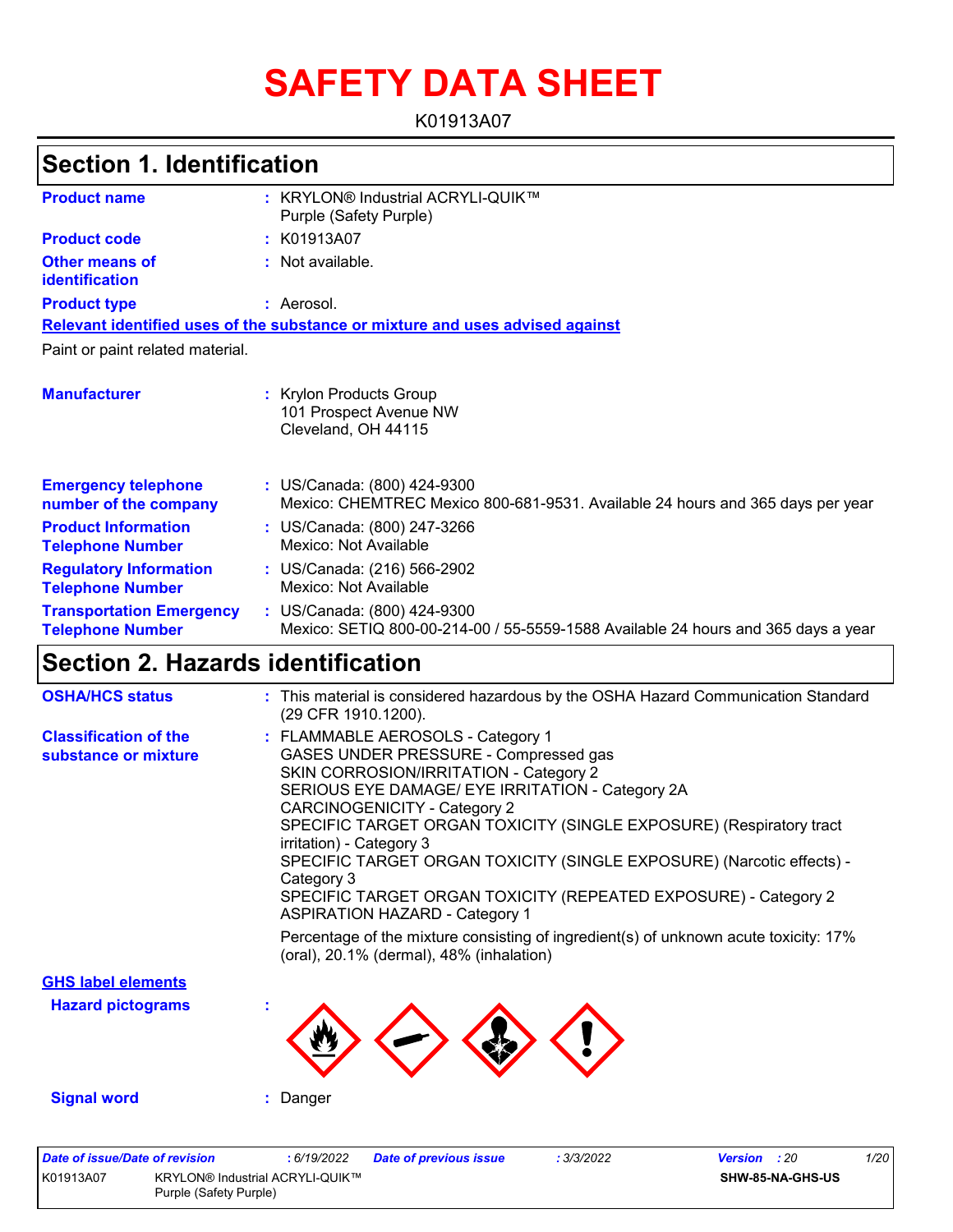### **Section 2. Hazards identification**

| <b>Hazard statements</b>                   | : Extremely flammable aerosol.<br>Contains gas under pressure; may explode if heated.<br>May be fatal if swallowed and enters airways.<br>Causes skin irritation.<br>Causes serious eye irritation.<br>May cause respiratory irritation.<br>May cause drowsiness or dizziness.<br>Suspected of causing cancer.<br>May cause damage to organs through prolonged or repeated exposure.                                                                                                                                                                                                                                                                       |
|--------------------------------------------|------------------------------------------------------------------------------------------------------------------------------------------------------------------------------------------------------------------------------------------------------------------------------------------------------------------------------------------------------------------------------------------------------------------------------------------------------------------------------------------------------------------------------------------------------------------------------------------------------------------------------------------------------------|
| <b>Precautionary statements</b>            |                                                                                                                                                                                                                                                                                                                                                                                                                                                                                                                                                                                                                                                            |
| <b>Prevention</b>                          | : Obtain special instructions before use. Do not handle until all safety precautions have<br>been read and understood. Wear protective gloves, protective clothing and eye or face<br>protection. Keep away from heat, hot surfaces, sparks, open flames and other ignition<br>sources. No smoking. Do not spray on an open flame or other ignition source. Use<br>only outdoors or in a well-ventilated area. Do not breathe dust or mist. Wash<br>thoroughly after handling. Pressurized container: Do not pierce or burn, even after use.                                                                                                               |
| <b>Response</b>                            | : IF exposed or concerned: Get medical advice or attention. IF INHALED: Remove<br>person to fresh air and keep comfortable for breathing. Call a POISON CENTER or<br>doctor if you feel unwell. IF SWALLOWED: Immediately call a POISON CENTER or<br>doctor. Do NOT induce vomiting. Take off contaminated clothing and wash it before<br>reuse. IF ON SKIN: Wash with plenty of water. If skin irritation occurs: Get medical<br>advice or attention. IF IN EYES: Rinse cautiously with water for several minutes.<br>Remove contact lenses, if present and easy to do. Continue rinsing. If eye irritation<br>persists: Get medical advice or attention. |
| <b>Storage</b>                             | : Store locked up. Protect from sunlight. Do not expose to temperatures exceeding 50<br>°C/122 °F. Store in a well-ventilated place. Keep container tightly closed.                                                                                                                                                                                                                                                                                                                                                                                                                                                                                        |
| <b>Disposal</b>                            | : Dispose of contents and container in accordance with all local, regional, national and<br>international regulations.                                                                                                                                                                                                                                                                                                                                                                                                                                                                                                                                     |
| <b>Supplemental label</b><br>elements      | DELAYED EFFECTS FROM LONG TERM OVEREXPOSURE. Contains solvents which<br>can cause permanent brain and nervous system damage. Intentional misuse by<br>deliberately concentrating and inhaling the contents can be harmful or fatal. WARNING:<br>This product contains chemicals known to the State of California to cause cancer and<br>birth defects or other reproductive harm. FOR INDUSTRIAL USE ONLY.                                                                                                                                                                                                                                                 |
|                                            | Please refer to the SDS for additional information. Keep out of reach of children. Keep<br>upright in a cool, dry place. Do not discard empty can in trash compactor.                                                                                                                                                                                                                                                                                                                                                                                                                                                                                      |
| <b>Hazards not otherwise</b><br>classified | : DANGER: Rags, steel wool, other waste soaked with this product, and sanding residue<br>may spontaneously catch fire if improperly discarded. Immediately place rags, steel<br>wool, other waste soaked with this product, and sanding residue in a sealed, water-filled,<br>metal container. Dispose of in accordance with local fire regulations.                                                                                                                                                                                                                                                                                                       |

## **Section 3. Composition/information on ingredients**

| Substance/mixture     | : Mixture        |
|-----------------------|------------------|
| <b>Other means of</b> | : Not available. |
| <b>identification</b> |                  |

#### **CAS number/other identifiers**

| <b>Ingredient name</b>          |                                                           |            |                               | % by weight | <b>CAS number</b>   |      |
|---------------------------------|-----------------------------------------------------------|------------|-------------------------------|-------------|---------------------|------|
| Methyl Acetate                  |                                                           |            |                               | l≥25 - ≤50  | 79-20-9             |      |
| Propane                         |                                                           |            |                               | l≥10 - ≤25  | 74-98-6             |      |
| Methyl Ethyl Ketone             |                                                           |            |                               | 210 - ≤25   | 78-93-3             |      |
| <b>Butane</b>                   |                                                           |            |                               | l≤10        | 106-97-8            |      |
| 2-methoxy-1-methylethyl acetate |                                                           |            | l≤10                          | 108-65-6    |                     |      |
| Methyl Isobutyl Ketone          |                                                           |            | ≤5                            | 108-10-1    |                     |      |
| Xylene, mixed isomers           |                                                           |            | $\leq 5$                      | 1330-20-7   |                     |      |
| Acetone                         |                                                           |            |                               | l≤3         | 67-64-1             |      |
| Date of issue/Date of revision  |                                                           | :6/19/2022 | <b>Date of previous issue</b> | : 3/3/2022  | <b>Version</b> : 20 | 2/20 |
| K01913A07                       | KRYLON® Industrial ACRYLI-QUIK™<br>Purple (Safety Purple) |            |                               |             | SHW-85-NA-GHS-US    |      |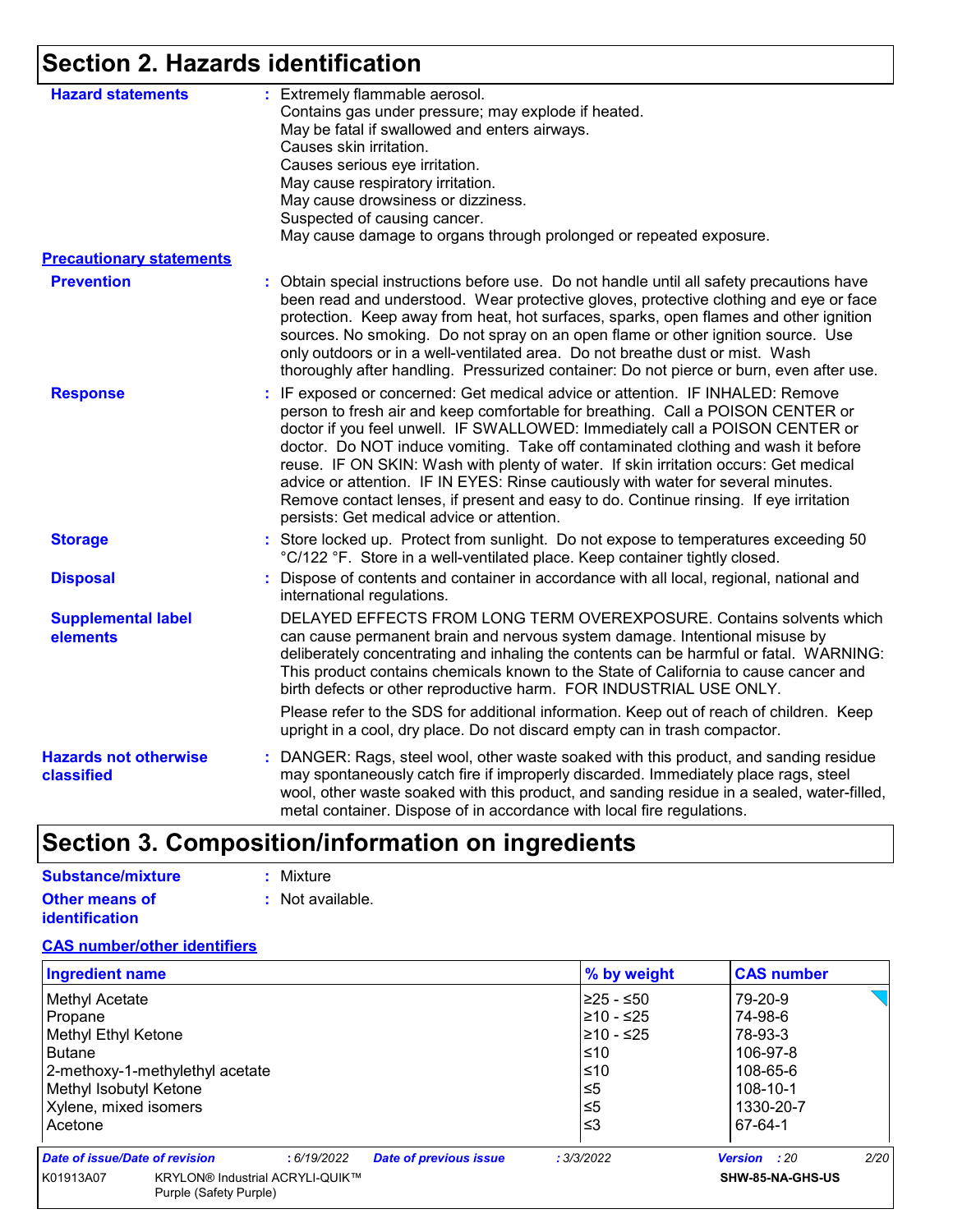### **Section 3. Composition/information on ingredients** Titanium Dioxide ≤3 13463-67-7

| $ \cdot$<br>----<br>--<br>- 1<br>nzene<br>эм.<br>-- |     |                                                       |
|-----------------------------------------------------|-----|-------------------------------------------------------|
| namun<br>UIUAIUU                                    | ن⇒⊺ | .<br>$\sim$ $\sim$ $\sim$ $\sim$ $\sim$ $\sim$ $\sim$ |

Any concentration shown as a range is to protect confidentiality or is due to batch variation.

**There are no additional ingredients present which, within the current knowledge of the supplier and in the concentrations applicable, are classified and hence require reporting in this section.**

**Occupational exposure limits, if available, are listed in Section 8.**

### **Section 4. First aid measures**

| <b>Description of necessary first aid measures</b> |                                                                                                                                                                                                                                                                                                                                                                                                                                                                                                                                                                                                                                                                                                                                                         |  |  |  |
|----------------------------------------------------|---------------------------------------------------------------------------------------------------------------------------------------------------------------------------------------------------------------------------------------------------------------------------------------------------------------------------------------------------------------------------------------------------------------------------------------------------------------------------------------------------------------------------------------------------------------------------------------------------------------------------------------------------------------------------------------------------------------------------------------------------------|--|--|--|
| <b>Eye contact</b>                                 | : Immediately flush eyes with plenty of water, occasionally lifting the upper and lower<br>eyelids. Check for and remove any contact lenses. Continue to rinse for at least 10<br>minutes. Get medical attention.                                                                                                                                                                                                                                                                                                                                                                                                                                                                                                                                       |  |  |  |
| <b>Inhalation</b>                                  | : Remove victim to fresh air and keep at rest in a position comfortable for breathing. If it<br>is suspected that fumes are still present, the rescuer should wear an appropriate mask<br>or self-contained breathing apparatus. If not breathing, if breathing is irregular or if<br>respiratory arrest occurs, provide artificial respiration or oxygen by trained personnel. It<br>may be dangerous to the person providing aid to give mouth-to-mouth resuscitation.<br>Get medical attention. If necessary, call a poison center or physician. If unconscious,<br>place in recovery position and get medical attention immediately. Maintain an open<br>airway. Loosen tight clothing such as a collar, tie, belt or waistband.                    |  |  |  |
| <b>Skin contact</b>                                | : Flush contaminated skin with plenty of water. Remove contaminated clothing and<br>shoes. Continue to rinse for at least 10 minutes. Get medical attention. Wash clothing<br>before reuse. Clean shoes thoroughly before reuse.                                                                                                                                                                                                                                                                                                                                                                                                                                                                                                                        |  |  |  |
| <b>Ingestion</b>                                   | : Get medical attention immediately. Call a poison center or physician. Wash out mouth<br>with water. Remove dentures if any. If material has been swallowed and the exposed<br>person is conscious, give small quantities of water to drink. Stop if the exposed person<br>feels sick as vomiting may be dangerous. Aspiration hazard if swallowed. Can enter<br>lungs and cause damage. Do not induce vomiting. If vomiting occurs, the head should<br>be kept low so that vomit does not enter the lungs. Never give anything by mouth to an<br>unconscious person. If unconscious, place in recovery position and get medical<br>attention immediately. Maintain an open airway. Loosen tight clothing such as a collar,<br>tie, belt or waistband. |  |  |  |

|                                       | <b>Most important symptoms/effects, acute and delayed</b>                                                                    |
|---------------------------------------|------------------------------------------------------------------------------------------------------------------------------|
| <b>Potential acute health effects</b> |                                                                                                                              |
| Eye contact                           | : Causes serious eye irritation.                                                                                             |
| <b>Inhalation</b>                     | : Can cause central nervous system (CNS) depression. May cause drowsiness or<br>dizziness. May cause respiratory irritation. |
| <b>Skin contact</b>                   | : Causes skin irritation.                                                                                                    |
| <b>Ingestion</b>                      | : Can cause central nervous system (CNS) depression. May be fatal if swallowed and<br>enters airways.                        |
| <b>Over-exposure signs/symptoms</b>   |                                                                                                                              |
| <b>Eye contact</b>                    | : Adverse symptoms may include the following:<br>pain or irritation<br>watering<br>redness                                   |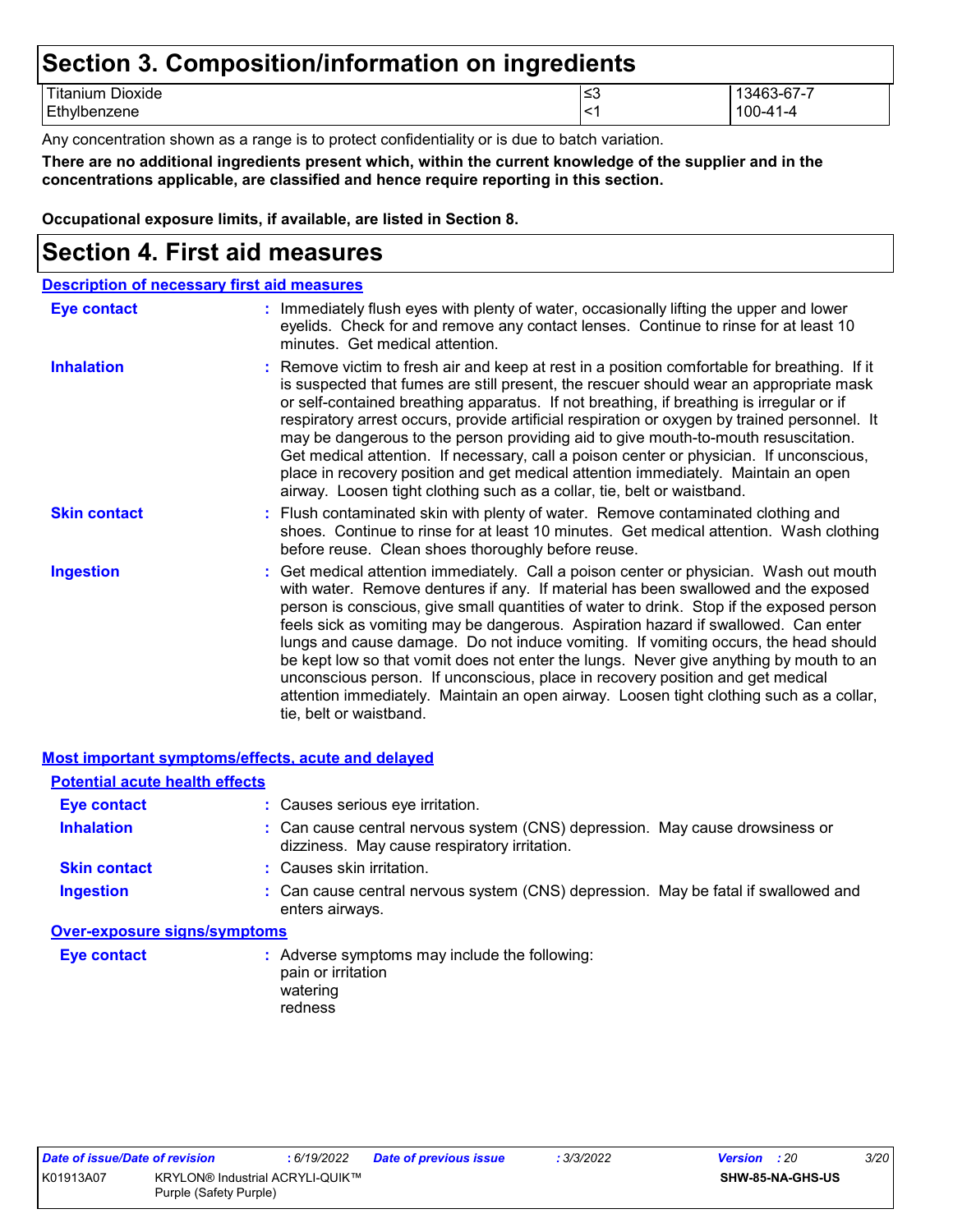### **Section 4. First aid measures**

| <b>Inhalation</b>                 | : Adverse symptoms may include the following:                                                                                                                                                                                                                                                                           |
|-----------------------------------|-------------------------------------------------------------------------------------------------------------------------------------------------------------------------------------------------------------------------------------------------------------------------------------------------------------------------|
|                                   | respiratory tract irritation                                                                                                                                                                                                                                                                                            |
|                                   | coughing                                                                                                                                                                                                                                                                                                                |
|                                   | nausea or vomiting                                                                                                                                                                                                                                                                                                      |
|                                   | headache                                                                                                                                                                                                                                                                                                                |
|                                   | drowsiness/fatigue                                                                                                                                                                                                                                                                                                      |
|                                   | dizziness/vertigo                                                                                                                                                                                                                                                                                                       |
|                                   | unconsciousness                                                                                                                                                                                                                                                                                                         |
| <b>Skin contact</b>               | : Adverse symptoms may include the following:                                                                                                                                                                                                                                                                           |
|                                   | irritation                                                                                                                                                                                                                                                                                                              |
|                                   | redness                                                                                                                                                                                                                                                                                                                 |
| <b>Ingestion</b>                  | : Adverse symptoms may include the following:                                                                                                                                                                                                                                                                           |
|                                   | nausea or vomiting                                                                                                                                                                                                                                                                                                      |
|                                   |                                                                                                                                                                                                                                                                                                                         |
|                                   | Indication of immediate medical attention and special treatment needed, if necessary                                                                                                                                                                                                                                    |
| <b>Notes to physician</b>         | : Treat symptomatically. Contact poison treatment specialist immediately if large<br>quantities have been ingested or inhaled.                                                                                                                                                                                          |
| <b>Specific treatments</b>        | : No specific treatment.                                                                                                                                                                                                                                                                                                |
|                                   |                                                                                                                                                                                                                                                                                                                         |
| <b>Protection of first-aiders</b> | : No action shall be taken involving any personal risk or without suitable training. If it is<br>suspected that fumes are still present, the rescuer should wear an appropriate mask or<br>self-contained breathing apparatus. It may be dangerous to the person providing aid to<br>give mouth-to-mouth resuscitation. |

**See toxicological information (Section 11)**

### **Section 5. Fire-fighting measures**

| <b>Extinguishing media</b>                               |                                                                                                                                                                                                                                                                                                                                                                                                                                                       |
|----------------------------------------------------------|-------------------------------------------------------------------------------------------------------------------------------------------------------------------------------------------------------------------------------------------------------------------------------------------------------------------------------------------------------------------------------------------------------------------------------------------------------|
| <b>Suitable extinguishing</b><br>media                   | : Use an extinguishing agent suitable for the surrounding fire.                                                                                                                                                                                                                                                                                                                                                                                       |
| <b>Unsuitable extinguishing</b><br>media                 | : None known.                                                                                                                                                                                                                                                                                                                                                                                                                                         |
| <b>Specific hazards arising</b><br>from the chemical     | : Extremely flammable aerosol. Runoff to sewer may create fire or explosion hazard. In<br>a fire or if heated, a pressure increase will occur and the container may burst, with the<br>risk of a subsequent explosion. Gas may accumulate in low or confined areas or travel<br>a considerable distance to a source of ignition and flash back, causing fire or explosion.<br>Bursting aerosol containers may be propelled from a fire at high speed. |
| <b>Hazardous thermal</b><br>decomposition products       | Decomposition products may include the following materials:<br>carbon dioxide<br>carbon monoxide<br>metal oxide/oxides                                                                                                                                                                                                                                                                                                                                |
| <b>Special protective actions</b><br>for fire-fighters   | : Promptly isolate the scene by removing all persons from the vicinity of the incident if<br>there is a fire. No action shall be taken involving any personal risk or without suitable<br>training. Move containers from fire area if this can be done without risk. Use water<br>spray to keep fire-exposed containers cool.                                                                                                                         |
| <b>Special protective</b><br>equipment for fire-fighters | : Fire-fighters should wear appropriate protective equipment and self-contained breathing<br>apparatus (SCBA) with a full face-piece operated in positive pressure mode.                                                                                                                                                                                                                                                                              |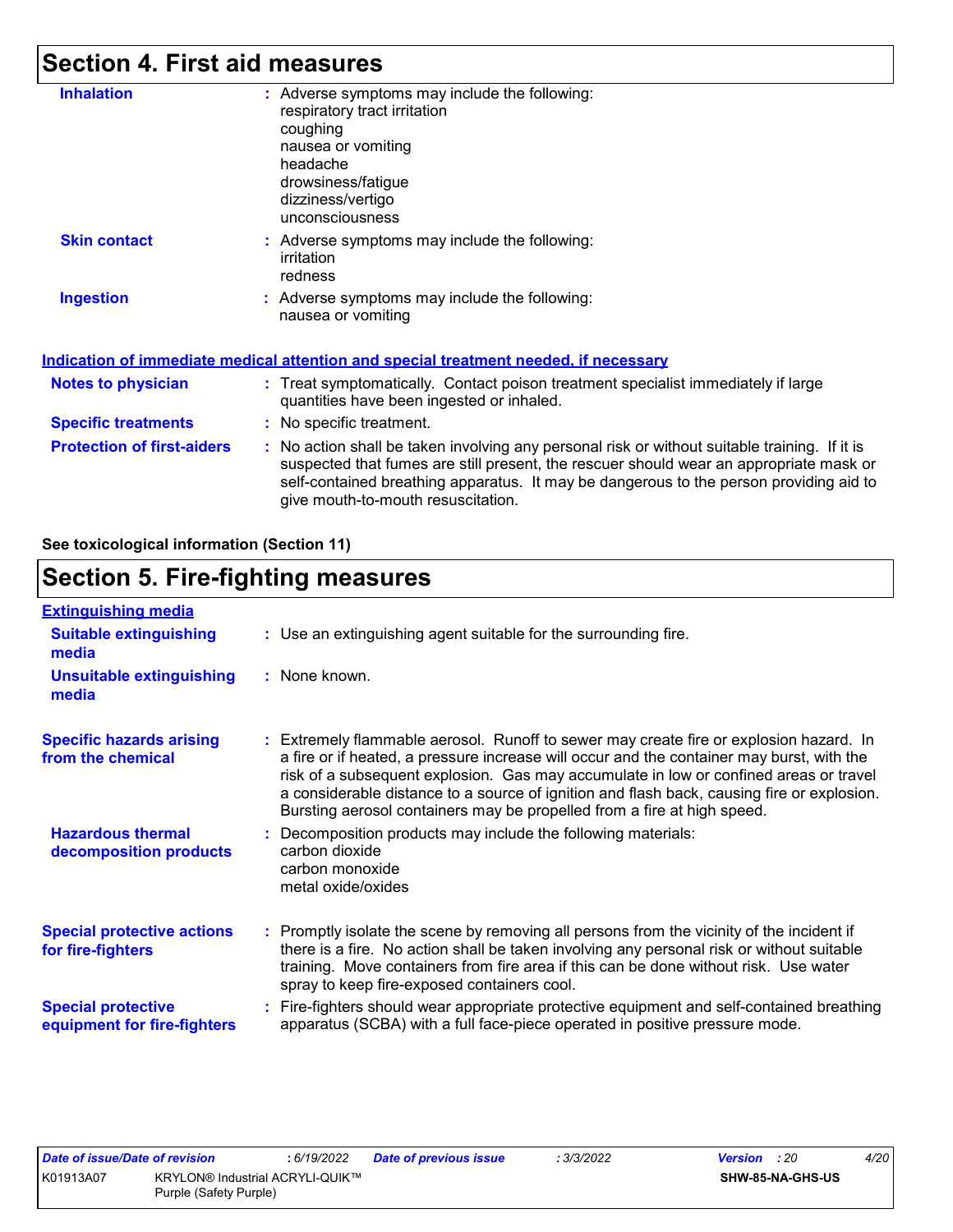## **Section 6. Accidental release measures**

|                                                              | <b>Personal precautions, protective equipment and emergency procedures</b>                                                                                                                                                                                                                                                                                                                                                                                                                                                                                                                                                                                                                                                                                                       |
|--------------------------------------------------------------|----------------------------------------------------------------------------------------------------------------------------------------------------------------------------------------------------------------------------------------------------------------------------------------------------------------------------------------------------------------------------------------------------------------------------------------------------------------------------------------------------------------------------------------------------------------------------------------------------------------------------------------------------------------------------------------------------------------------------------------------------------------------------------|
| For non-emergency<br>personnel                               | : No action shall be taken involving any personal risk or without suitable training.<br>Evacuate surrounding areas. Keep unnecessary and unprotected personnel from<br>entering. In the case of aerosols being ruptured, care should be taken due to the rapid<br>escape of the pressurized contents and propellant. If a large number of containers are<br>ruptured, treat as a bulk material spillage according to the instructions in the clean-up<br>section. Do not touch or walk through spilled material. Shut off all ignition sources. No<br>flares, smoking or flames in hazard area. Avoid breathing vapor or mist. Provide<br>adequate ventilation. Wear appropriate respirator when ventilation is inadequate. Put<br>on appropriate personal protective equipment. |
| For emergency responders                                     | If specialized clothing is required to deal with the spillage, take note of any information in<br>÷.<br>Section 8 on suitable and unsuitable materials. See also the information in "For non-<br>emergency personnel".                                                                                                                                                                                                                                                                                                                                                                                                                                                                                                                                                           |
| <b>Environmental precautions</b>                             | : Avoid dispersal of spilled material and runoff and contact with soil, waterways, drains<br>and sewers. Inform the relevant authorities if the product has caused environmental<br>pollution (sewers, waterways, soil or air).                                                                                                                                                                                                                                                                                                                                                                                                                                                                                                                                                  |
| <b>Methods and materials for containment and cleaning up</b> |                                                                                                                                                                                                                                                                                                                                                                                                                                                                                                                                                                                                                                                                                                                                                                                  |
| <b>Small spill</b>                                           | : Stop leak if without risk. Move containers from spill area. Use spark-proof tools and<br>explosion-proof equipment. Dilute with water and mop up if water-soluble. Alternatively,<br>or if water-insoluble, absorb with an inert dry material and place in an appropriate waste<br>disposal container. Dispose of via a licensed waste disposal contractor.                                                                                                                                                                                                                                                                                                                                                                                                                    |
| <b>Large spill</b>                                           | : Stop leak if without risk. Move containers from spill area. Use spark-proof tools and<br>explosion-proof equipment. Approach release from upwind. Prevent entry into sewers,<br>water courses, basements or confined areas. Wash spillages into an effluent treatment<br>plant or proceed as follows. Contain and collect spillage with non-combustible,<br>absorbent material e.g. sand, earth, vermiculite or diatomaceous earth and place in<br>container for disposal according to local regulations (see Section 13). Dispose of via a<br>licensed waste disposal contractor. Contaminated absorbent material may pose the<br>same hazard as the spilled product. Note: see Section 1 for emergency contact<br>information and Section 13 for waste disposal.             |

### **Section 7. Handling and storage**

### **Precautions for safe handling**

| <b>Protective measures</b>                       | : Put on appropriate personal protective equipment (see Section 8). Pressurized<br>container: protect from sunlight and do not expose to temperatures exceeding 50°C. Do<br>not pierce or burn, even after use. Avoid exposure - obtain special instructions before<br>use. Do not handle until all safety precautions have been read and understood. Do not<br>get in eyes or on skin or clothing. Do not breathe vapor or mist. Do not swallow. Avoid<br>breathing gas. Use only with adequate ventilation. Wear appropriate respirator when<br>ventilation is inadequate. Store and use away from heat, sparks, open flame or any<br>other ignition source. Use explosion-proof electrical (ventilating, lighting and material<br>handling) equipment. Use only non-sparking tools. Empty containers retain product<br>residue and can be hazardous. |
|--------------------------------------------------|---------------------------------------------------------------------------------------------------------------------------------------------------------------------------------------------------------------------------------------------------------------------------------------------------------------------------------------------------------------------------------------------------------------------------------------------------------------------------------------------------------------------------------------------------------------------------------------------------------------------------------------------------------------------------------------------------------------------------------------------------------------------------------------------------------------------------------------------------------|
| <b>Advice on general</b><br>occupational hygiene | : Eating, drinking and smoking should be prohibited in areas where this material is<br>handled, stored and processed. Workers should wash hands and face before eating,<br>drinking and smoking. Remove contaminated clothing and protective equipment before<br>entering eating areas. See also Section 8 for additional information on hygiene<br>measures.                                                                                                                                                                                                                                                                                                                                                                                                                                                                                           |

| Date of issue/Date of revision |                                        | : 6/19/2022 | Date of previous issue | : 3/3/2022 | <b>Version</b> : 20 |                  | 5/20 |
|--------------------------------|----------------------------------------|-------------|------------------------|------------|---------------------|------------------|------|
| K01913A07                      | <b>KRYLON® Industrial ACRYLI-QUIK™</b> |             |                        |            |                     | SHW-85-NA-GHS-US |      |
|                                | Purple (Safety Purple)                 |             |                        |            |                     |                  |      |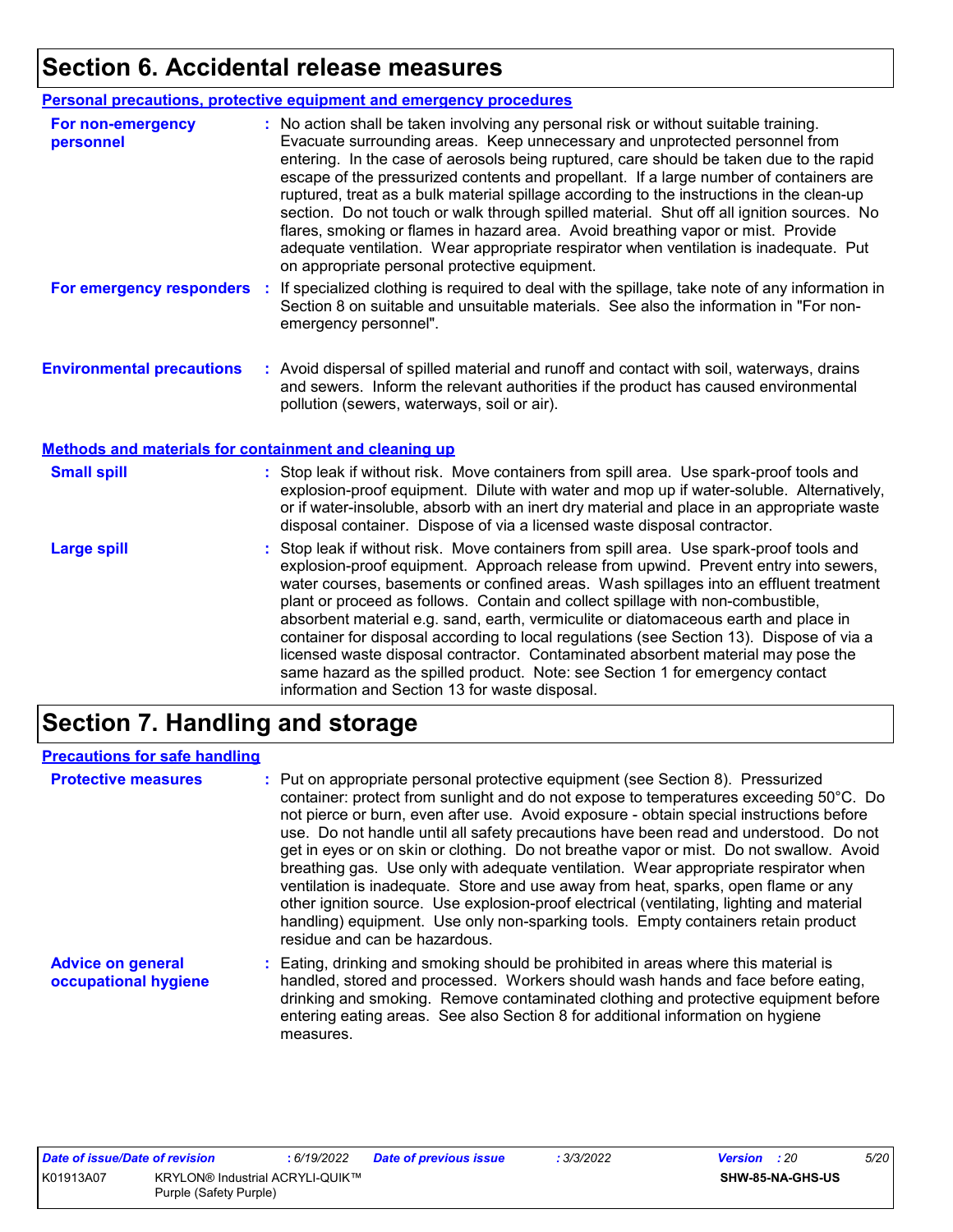### **Section 7. Handling and storage**

### **including any incompatibilities**

**Conditions for safe storage,** : Store in accordance with local regulations. Store away from direct sunlight in a dry, cool and well-ventilated area, away from incompatible materials (see Section 10) and food and drink. Protect from sunlight. Store locked up. Eliminate all ignition sources. Use appropriate containment to avoid environmental contamination. See Section 10 for incompatible materials before handling or use.

### **Section 8. Exposure controls/personal protection**

#### **Control parameters**

**Occupational exposure limits (OSHA United States)**

| <b>Ingredient name</b>          | CAS#     | <b>Exposure limits</b>                                                                                                                                                                                                                                                                                                                                                                                                                                            |
|---------------------------------|----------|-------------------------------------------------------------------------------------------------------------------------------------------------------------------------------------------------------------------------------------------------------------------------------------------------------------------------------------------------------------------------------------------------------------------------------------------------------------------|
| Methyl Acetate                  | 79-20-9  | ACGIH TLV (United States, 1/2021).<br>TWA: 200 ppm 8 hours.<br>TWA: $606 \text{ mg/m}^3$ 8 hours.<br>STEL: 250 ppm 15 minutes.<br>STEL: 757 mg/m <sup>3</sup> 15 minutes.<br>NIOSH REL (United States, 10/2020).<br>TWA: 200 ppm 10 hours.<br>TWA: 610 mg/m <sup>3</sup> 10 hours.<br>STEL: 250 ppm 15 minutes.<br>STEL: 760 mg/m <sup>3</sup> 15 minutes.<br>OSHA PEL (United States, 5/2018).<br>TWA: 200 ppm 8 hours.<br>TWA: $610$ mg/m <sup>3</sup> 8 hours. |
| Propane                         | 74-98-6  | NIOSH REL (United States, 10/2020).<br>TWA: 1000 ppm 10 hours.<br>TWA: 1800 mg/m <sup>3</sup> 10 hours.<br>OSHA PEL (United States, 5/2018).<br>TWA: 1000 ppm 8 hours.<br>TWA: 1800 mg/m <sup>3</sup> 8 hours.<br>ACGIH TLV (United States, 1/2021). Oxygen<br>Depletion [Asphyxiant]. Explosive potential.                                                                                                                                                       |
| Methyl Ethyl Ketone             | 78-93-3  | ACGIH TLV (United States, 1/2021).<br>TWA: 200 ppm 8 hours.<br>TWA: 590 mg/m <sup>3</sup> 8 hours.<br>STEL: 300 ppm 15 minutes.<br>STEL: 885 mg/m <sup>3</sup> 15 minutes.<br>NIOSH REL (United States, 10/2020).<br>TWA: 200 ppm 10 hours.<br>TWA: 590 mg/m <sup>3</sup> 10 hours.<br>STEL: 300 ppm 15 minutes.<br>STEL: 885 mg/m <sup>3</sup> 15 minutes.<br>OSHA PEL (United States, 5/2018).<br>TWA: 200 ppm 8 hours.<br>TWA: 590 mg/m <sup>3</sup> 8 hours.  |
| <b>Butane</b>                   | 106-97-8 | NIOSH REL (United States, 10/2020).<br>TWA: 800 ppm 10 hours.<br>TWA: 1900 mg/m <sup>3</sup> 10 hours.<br>ACGIH TLV (United States, 1/2021).<br>Explosive potential.<br>STEL: 1000 ppm 15 minutes.                                                                                                                                                                                                                                                                |
| 2-methoxy-1-methylethyl acetate | 108-65-6 | OARS WEEL (United States, 1/2021).<br>TWA: 50 ppm 8 hours.                                                                                                                                                                                                                                                                                                                                                                                                        |
| Methyl Isobutyl Ketone          | 108-10-1 | ACGIH TLV (United States, 1/2021).<br>TWA: 20 ppm 8 hours.<br>STEL: 75 ppm 15 minutes.                                                                                                                                                                                                                                                                                                                                                                            |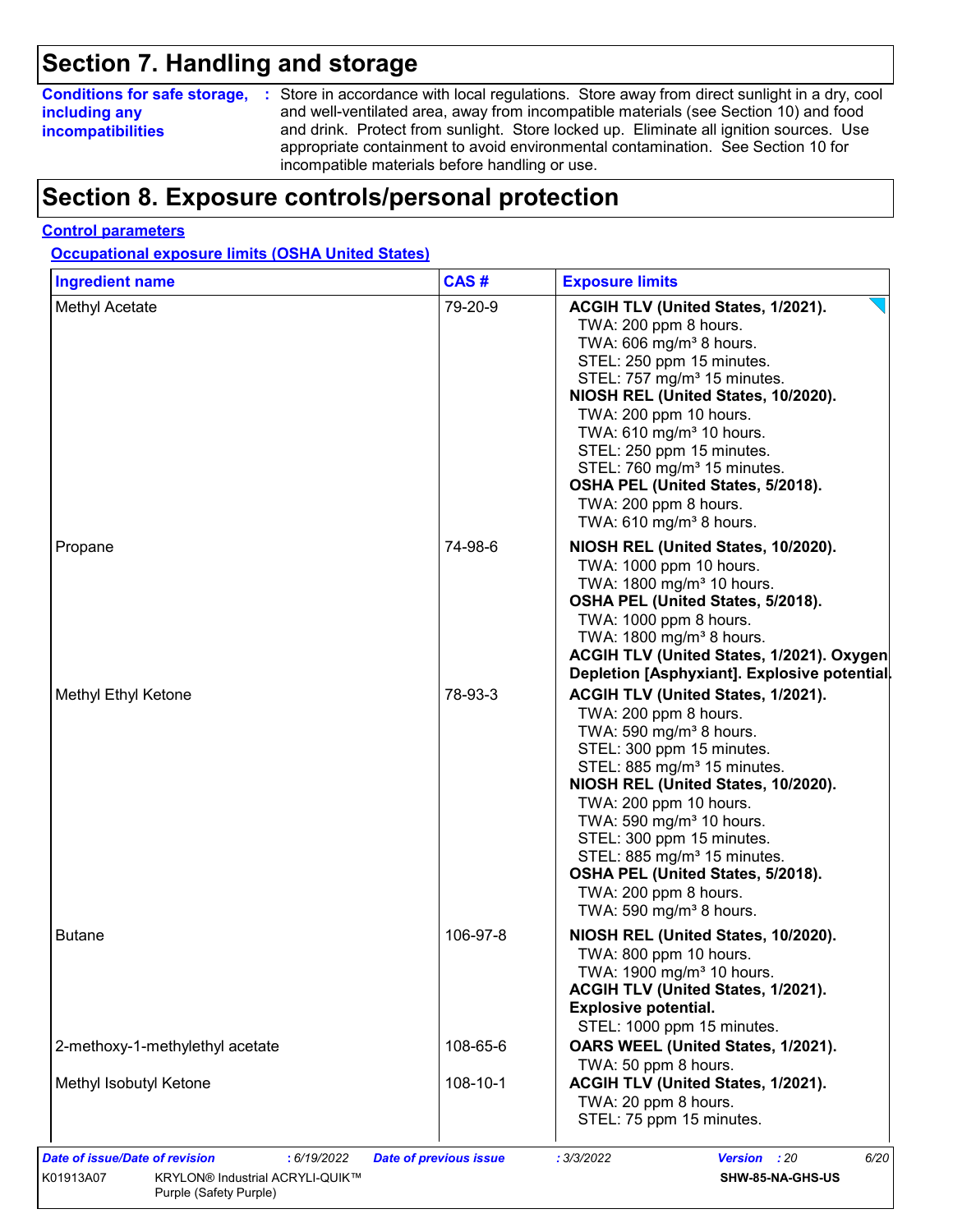|                         |            | NIOSH REL (United States, 10/2020).                                 |
|-------------------------|------------|---------------------------------------------------------------------|
|                         |            | TWA: 50 ppm 10 hours.                                               |
|                         |            | TWA: 205 mg/m <sup>3</sup> 10 hours.                                |
|                         |            |                                                                     |
|                         |            | STEL: 75 ppm 15 minutes.<br>STEL: 300 mg/m <sup>3</sup> 15 minutes. |
|                         |            | OSHA PEL (United States, 5/2018).                                   |
|                         |            | TWA: 100 ppm 8 hours.                                               |
|                         |            | TWA: $410$ mg/m <sup>3</sup> 8 hours.                               |
|                         |            |                                                                     |
| Xylene, mixed isomers   | 1330-20-7  | ACGIH TLV (United States, 1/2021).                                  |
|                         |            | TWA: 100 ppm 8 hours.                                               |
|                         |            | TWA: 434 mg/m <sup>3</sup> 8 hours.                                 |
|                         |            | STEL: 150 ppm 15 minutes.                                           |
|                         |            | STEL: 651 mg/m <sup>3</sup> 15 minutes.                             |
|                         |            | OSHA PEL (United States, 5/2018).                                   |
|                         |            | TWA: 100 ppm 8 hours.                                               |
|                         |            | TWA: $435 \text{ mg/m}^3$ 8 hours.                                  |
| Acetone                 | 67-64-1    | ACGIH TLV (United States, 1/2021).                                  |
|                         |            | TWA: 250 ppm 8 hours.                                               |
|                         |            | STEL: 500 ppm 15 minutes.                                           |
|                         |            | NIOSH REL (United States, 10/2020).                                 |
|                         |            | TWA: 250 ppm 10 hours.                                              |
|                         |            | TWA: 590 mg/m <sup>3</sup> 10 hours.                                |
|                         |            | OSHA PEL (United States, 5/2018).                                   |
|                         |            | TWA: 1000 ppm 8 hours.                                              |
|                         |            | TWA: 2400 mg/m <sup>3</sup> 8 hours.                                |
| <b>Titanium Dioxide</b> | 13463-67-7 | ACGIH TLV (United States, 1/2021).                                  |
|                         |            | TWA: 10 mg/m <sup>3</sup> 8 hours.                                  |
|                         |            | OSHA PEL (United States, 5/2018).                                   |
|                         |            | TWA: 15 mg/m <sup>3</sup> 8 hours. Form: Total dust                 |
| Ethylbenzene            | 100-41-4   | ACGIH TLV (United States, 1/2021).                                  |
|                         |            | TWA: 20 ppm 8 hours.                                                |
|                         |            | NIOSH REL (United States, 10/2020).                                 |
|                         |            | TWA: 100 ppm 10 hours.                                              |
|                         |            | TWA: 435 mg/m <sup>3</sup> 10 hours.                                |
|                         |            | STEL: 125 ppm 15 minutes.                                           |
|                         |            | STEL: 545 mg/m <sup>3</sup> 15 minutes.                             |
|                         |            | OSHA PEL (United States, 5/2018).                                   |
|                         |            | TWA: 100 ppm 8 hours.                                               |
|                         |            | TWA: 435 mg/m <sup>3</sup> 8 hours.                                 |
|                         |            |                                                                     |

#### **Occupational exposure limits (Canada)**

| <b>Ingredient name</b> |                                                                  |            | CAS#                          | <b>Exposure limits</b>                                                                                                                                                            |                                                                                                                                                                                                                                                                                                                 |      |
|------------------------|------------------------------------------------------------------|------------|-------------------------------|-----------------------------------------------------------------------------------------------------------------------------------------------------------------------------------|-----------------------------------------------------------------------------------------------------------------------------------------------------------------------------------------------------------------------------------------------------------------------------------------------------------------|------|
| Methyl acetate         |                                                                  |            | 79-20-9                       | 8 hrs OEL: 200 ppm 8 hours.<br>$6/2021$ ).<br>TWA: 200 ppm 8 hours.<br>STEL: 250 ppm 15 minutes.<br>TWA: 200 ppm 8 hours.<br>STEL: 250 ppm 15 minutes.<br>TWAEV: 200 ppm 8 hours. | CA Alberta Provincial (Canada, 6/2018).<br>8 hrs OEL: 606 mg/m <sup>3</sup> 8 hours.<br>15 min OEL: 757 mg/m <sup>3</sup> 15 minutes.<br>15 min OEL: 250 ppm 15 minutes.<br><b>CA British Columbia Provincial (Canada,</b><br>CA Ontario Provincial (Canada, 6/2019).<br>CA Quebec Provincial (Canada, 6/2021). |      |
|                        | Date of issue/Date of revision                                   | :6/19/2022 | <b>Date of previous issue</b> | : 3/3/2022                                                                                                                                                                        | Version : 20                                                                                                                                                                                                                                                                                                    | 7/20 |
| K01913A07              | <b>KRYLON® Industrial ACRYLI-QUIK™</b><br>Purple (Safety Purple) |            |                               |                                                                                                                                                                                   | SHW-85-NA-GHS-US                                                                                                                                                                                                                                                                                                |      |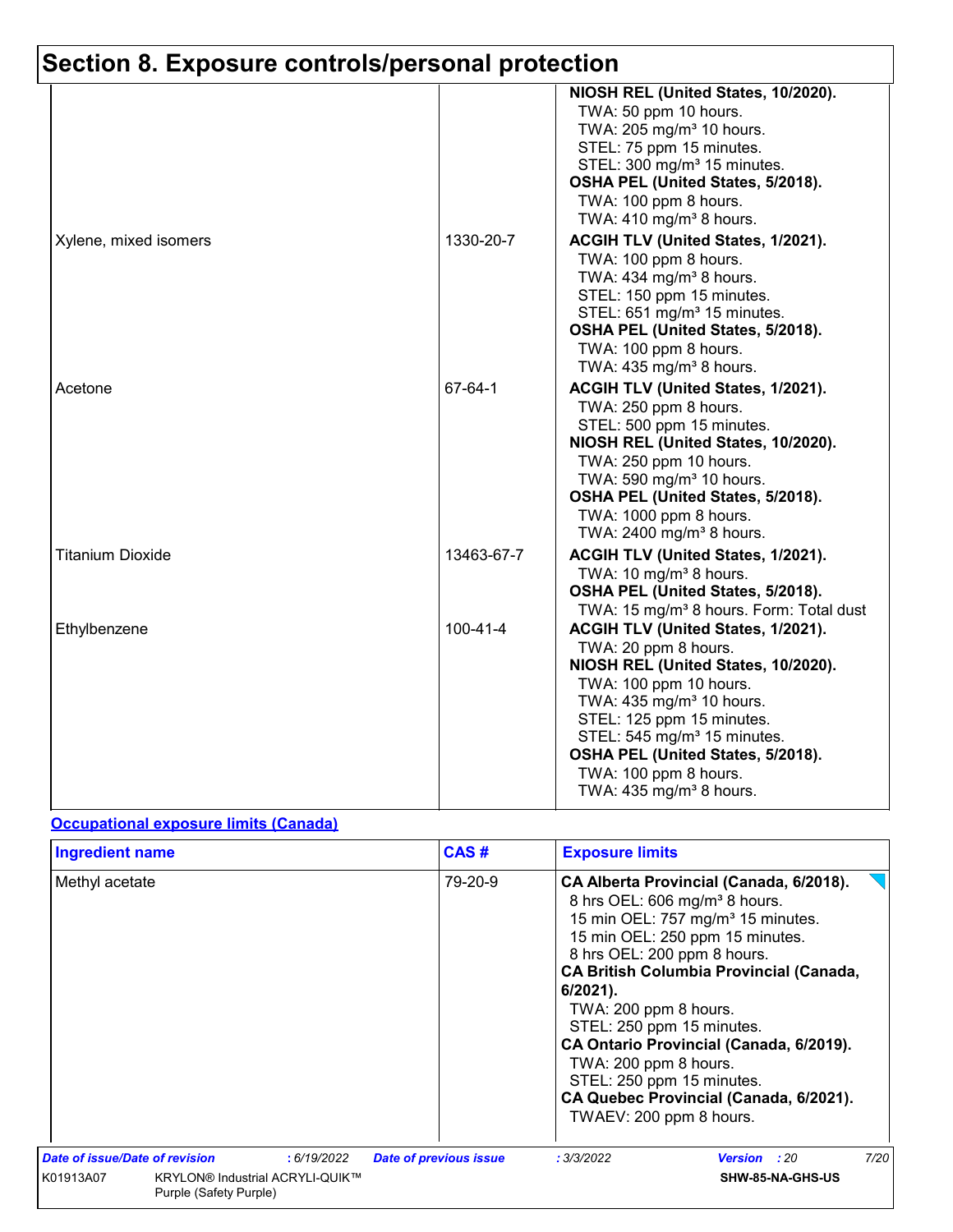| Normal propane      | 74-98-6  | TWAEV: 606 mg/m <sup>3</sup> 8 hours.<br>STEV: 250 ppm 15 minutes.<br>STEV: 757 mg/m <sup>3</sup> 15 minutes.<br><b>CA Saskatchewan Provincial (Canada,</b><br>7/2013).<br>STEL: 250 ppm 15 minutes.<br>TWA: 200 ppm 8 hours.<br>CA Alberta Provincial (Canada, 6/2018).<br>8 hrs OEL: 1000 ppm 8 hours.<br>CA Quebec Provincial (Canada, 6/2021).<br>TWAEV: 1000 ppm 8 hours.<br>TWAEV: 1800 mg/m <sup>3</sup> 8 hours.                                                                                                                                                                                                                                                                                                         |
|---------------------|----------|----------------------------------------------------------------------------------------------------------------------------------------------------------------------------------------------------------------------------------------------------------------------------------------------------------------------------------------------------------------------------------------------------------------------------------------------------------------------------------------------------------------------------------------------------------------------------------------------------------------------------------------------------------------------------------------------------------------------------------|
|                     |          | <b>CA Saskatchewan Provincial (Canada,</b><br>7/2013).<br>STEL: 1250 ppm 15 minutes.<br>TWA: 1000 ppm 8 hours.<br><b>CA British Columbia Provincial (Canada,</b><br>6/2021). Oxygen Depletion [Asphyxiant].<br><b>Explosive potential.</b><br>CA Ontario Provincial (Canada, 6/2019).                                                                                                                                                                                                                                                                                                                                                                                                                                            |
|                     |          | <b>Oxygen Depletion [Asphyxiant]. Explosive</b><br>potential.                                                                                                                                                                                                                                                                                                                                                                                                                                                                                                                                                                                                                                                                    |
| Methyl ethyl ketone | 78-93-3  | CA Alberta Provincial (Canada, 6/2018).<br>15 min OEL: 300 ppm 15 minutes.<br>8 hrs OEL: 200 ppm 8 hours.<br>8 hrs OEL: 590 mg/m <sup>3</sup> 8 hours.<br>15 min OEL: 885 mg/m <sup>3</sup> 15 minutes.<br><b>CA British Columbia Provincial (Canada,</b><br>6/2021).<br>TWA: 50 ppm 8 hours.<br>STEL: 100 ppm 15 minutes.<br>CA Ontario Provincial (Canada, 6/2019).<br>TWA: 200 ppm 8 hours.<br>STEL: 300 ppm 15 minutes.<br>CA Quebec Provincial (Canada, 6/2021).<br>TWAEV: 50 ppm 8 hours.<br>TWAEV: 150 mg/m <sup>3</sup> 8 hours.<br>STEV: 100 ppm 15 minutes.<br>STEV: 300 mg/m <sup>3</sup> 15 minutes.<br><b>CA Saskatchewan Provincial (Canada,</b><br>7/2013).<br>STEL: 300 ppm 15 minutes.<br>TWA: 200 ppm 8 hours. |
| <b>Butane</b>       | 106-97-8 | CA Alberta Provincial (Canada, 6/2018).<br>8 hrs OEL: 1000 ppm 8 hours.<br>CA Quebec Provincial (Canada, 6/2021).<br>TWAEV: 800 ppm 8 hours.<br>TWAEV: 1900 mg/m <sup>3</sup> 8 hours.<br><b>CA Saskatchewan Provincial (Canada,</b><br>7/2013).<br>STEL: 1250 ppm 15 minutes.<br>TWA: 1000 ppm 8 hours.<br><b>CA British Columbia Provincial (Canada,</b><br>6/2021). Explosive potential.<br>STEL: 1000 ppm 15 minutes.<br>CA Ontario Provincial (Canada, 6/2019).                                                                                                                                                                                                                                                             |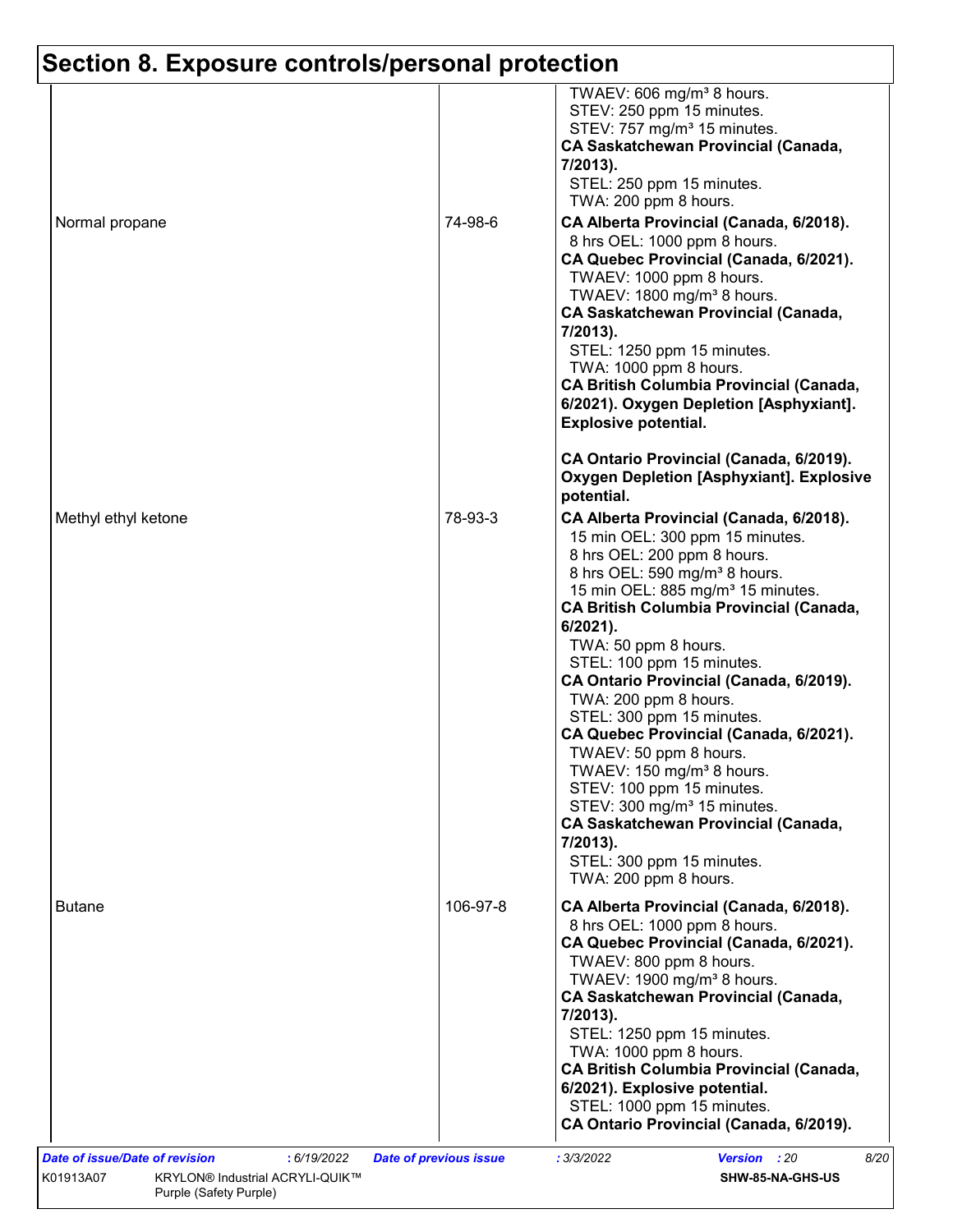| Methyl isobutyl ketone                               | 108-10-1                      | <b>Explosive potential.</b><br>STEL: 1000 ppm 15 minutes.<br>CA Alberta Provincial (Canada, 6/2018).<br>8 hrs OEL: 205 mg/m <sup>3</sup> 8 hours.<br>8 hrs OEL: 50 ppm 8 hours.                                                                                                                                                                                                                                                                                                                                                                                                                                                                                                                                                       |
|------------------------------------------------------|-------------------------------|---------------------------------------------------------------------------------------------------------------------------------------------------------------------------------------------------------------------------------------------------------------------------------------------------------------------------------------------------------------------------------------------------------------------------------------------------------------------------------------------------------------------------------------------------------------------------------------------------------------------------------------------------------------------------------------------------------------------------------------|
|                                                      |                               | 15 min OEL: 75 ppm 15 minutes.<br>15 min OEL: 307 mg/m <sup>3</sup> 15 minutes.<br><b>CA British Columbia Provincial (Canada,</b><br>6/2021).<br>TWA: 20 ppm 8 hours.<br>STEL: 75 ppm 15 minutes.<br>CA Ontario Provincial (Canada, 6/2019).<br>TWA: 20 ppm 8 hours.<br>STEL: 75 ppm 15 minutes.<br>CA Quebec Provincial (Canada, 6/2021).<br>TWAEV: 20 ppm 8 hours.<br>STEV: 75 ppm 15 minutes.<br><b>CA Saskatchewan Provincial (Canada,</b><br>7/2013).<br>STEL: 75 ppm 15 minutes.<br>TWA: 50 ppm 8 hours.                                                                                                                                                                                                                        |
| Xylene                                               | 1330-20-7                     | CA Alberta Provincial (Canada, 6/2018).<br>8 hrs OEL: 100 ppm 8 hours.<br>15 min OEL: 651 mg/m <sup>3</sup> 15 minutes.<br>15 min OEL: 150 ppm 15 minutes.<br>8 hrs OEL: 434 mg/m <sup>3</sup> 8 hours.<br><b>CA British Columbia Provincial (Canada,</b><br>$6/2021$ ).<br>TWA: 100 ppm 8 hours.<br>STEL: 150 ppm 15 minutes.<br>CA Quebec Provincial (Canada, 6/2021).<br>TWAEV: 100 ppm 8 hours.<br>TWAEV: 434 mg/m <sup>3</sup> 8 hours.<br>STEV: 150 ppm 15 minutes.<br>STEV: 651 mg/m <sup>3</sup> 15 minutes.<br>CA Ontario Provincial (Canada, 6/2019).<br>STEL: 150 ppm 15 minutes.<br>TWA: 100 ppm 8 hours.<br><b>CA Saskatchewan Provincial (Canada,</b><br>7/2013).<br>STEL: 150 ppm 15 minutes.<br>TWA: 100 ppm 8 hours. |
| acetone                                              | 67-64-1                       | CA Alberta Provincial (Canada, 6/2018).<br>8 hrs OEL: 1200 mg/m <sup>3</sup> 8 hours.<br>15 min OEL: 1800 mg/m <sup>3</sup> 15 minutes.<br>8 hrs OEL: 500 ppm 8 hours.<br>15 min OEL: 750 ppm 15 minutes.<br><b>CA British Columbia Provincial (Canada,</b><br>6/2021).<br>TWA: 250 ppm 8 hours.<br>STEL: 500 ppm 15 minutes.<br>CA Ontario Provincial (Canada, 6/2019).<br>TWA: 250 ppm 8 hours.<br>STEL: 500 ppm 15 minutes.<br>CA Quebec Provincial (Canada, 6/2021).<br>TWAEV: 500 ppm 8 hours.<br>TWAEV: 1190 mg/m <sup>3</sup> 8 hours.                                                                                                                                                                                         |
| <b>Date of issue/Date of revision</b><br>: 6/19/2022 | <b>Date of previous issue</b> | 9/20<br>: 3/3/2022<br>Version : 20                                                                                                                                                                                                                                                                                                                                                                                                                                                                                                                                                                                                                                                                                                    |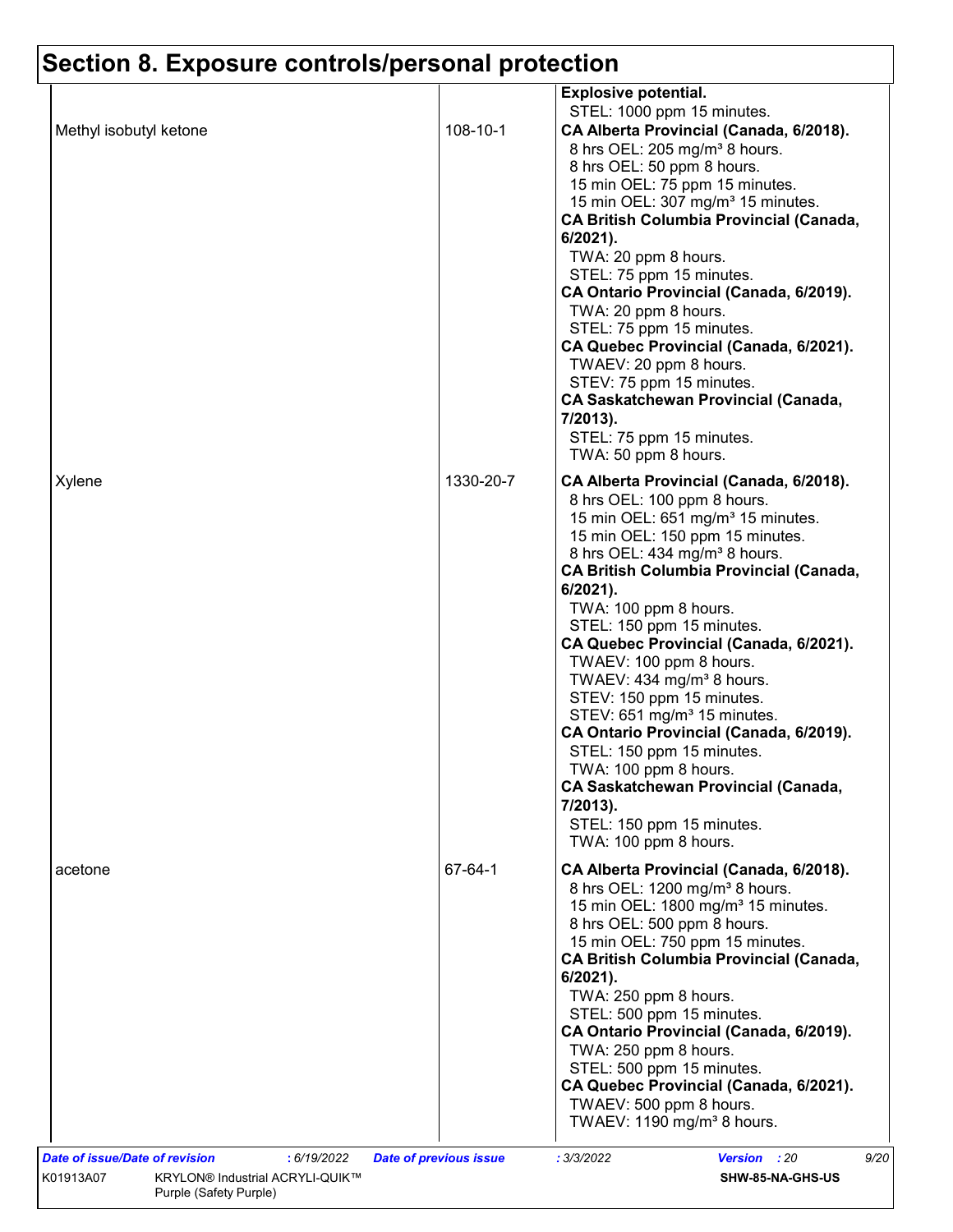|                  |                | STEV: 1000 ppm 15 minutes.                                                                                                                                                             |
|------------------|----------------|----------------------------------------------------------------------------------------------------------------------------------------------------------------------------------------|
|                  |                | STEV: 2380 mg/m <sup>3</sup> 15 minutes.                                                                                                                                               |
|                  |                | <b>CA Saskatchewan Provincial (Canada,</b><br>7/2013).                                                                                                                                 |
|                  |                | STEL: 750 ppm 15 minutes.                                                                                                                                                              |
|                  |                | TWA: 500 ppm 8 hours.                                                                                                                                                                  |
| Titanium dioxide | 13463-67-7     | <b>CA British Columbia Provincial (Canada,</b><br>$6/2021$ ).<br>TWA: 10 mg/m <sup>3</sup> 8 hours. Form: Total dust<br>TWA: 3 mg/m <sup>3</sup> 8 hours. Form: respirable<br>fraction |
|                  |                | CA Quebec Provincial (Canada, 6/2021).                                                                                                                                                 |
|                  |                | TWAEV: 10 mg/m <sup>3</sup> 8 hours. Form: Total dust.<br>CA Alberta Provincial (Canada, 6/2018).                                                                                      |
|                  |                | 8 hrs OEL: 10 mg/m <sup>3</sup> 8 hours.<br>CA Ontario Provincial (Canada, 6/2019).                                                                                                    |
|                  |                | TWA: 10 mg/m <sup>3</sup> 8 hours.                                                                                                                                                     |
|                  |                | <b>CA Saskatchewan Provincial (Canada,</b>                                                                                                                                             |
|                  |                | 7/2013).                                                                                                                                                                               |
|                  |                | STEL: 20 mg/m <sup>3</sup> 15 minutes.                                                                                                                                                 |
|                  |                | TWA: 10 mg/m <sup>3</sup> 8 hours.                                                                                                                                                     |
| Ethylbenzene     | $100 - 41 - 4$ | CA Alberta Provincial (Canada, 6/2018).<br>8 hrs OEL: 100 ppm 8 hours.<br>8 hrs OEL: 434 mg/m <sup>3</sup> 8 hours.                                                                    |
|                  |                | 15 min OEL: 543 mg/m <sup>3</sup> 15 minutes.                                                                                                                                          |
|                  |                | 15 min OEL: 125 ppm 15 minutes.<br><b>CA British Columbia Provincial (Canada,</b>                                                                                                      |
|                  |                | $6/2021$ ).                                                                                                                                                                            |
|                  |                | TWA: 20 ppm 8 hours.                                                                                                                                                                   |
|                  |                | CA Ontario Provincial (Canada, 6/2019).                                                                                                                                                |
|                  |                | TWA: 20 ppm 8 hours.                                                                                                                                                                   |
|                  |                | CA Quebec Provincial (Canada, 6/2021).<br>TWAEV: 20 ppm 8 hours.                                                                                                                       |
|                  |                | <b>CA Saskatchewan Provincial (Canada,</b>                                                                                                                                             |
|                  |                | 7/2013).                                                                                                                                                                               |
|                  |                | STEL: 125 ppm 15 minutes.                                                                                                                                                              |
|                  |                | TWA: 100 ppm 8 hours.                                                                                                                                                                  |

#### **Occupational exposure limits (Mexico)**

| NOM-010-STPS-2014 (Mexico, 4/2016).<br>TWA: 200 ppm 8 hours.<br>STEL: 250 ppm 15 minutes. |
|-------------------------------------------------------------------------------------------|
| NOM-010-STPS-2014 (Mexico, 4/2016).<br>TWA: 1000 ppm 8 hours.                             |
| NOM-010-STPS-2014 (Mexico, 4/2016).<br>TWA: 200 ppm 8 hours.<br>STEL: 300 ppm 15 minutes. |
| NOM-010-STPS-2014 (Mexico, 4/2016).<br>TWA: 1000 ppm 8 hours.                             |
| NOM-010-STPS-2014 (Mexico, 4/2016).<br>TWA: 50 ppm 8 hours.<br>STEL: 75 ppm 15 minutes.   |
| NOM-010-STPS-2014 (Mexico, 4/2016).<br>STEL: 150 ppm 15 minutes.<br>TWA: 100 ppm 8 hours. |
| 10/20<br>: 3/3/2022<br><b>Version</b> : 20<br>SHW-85-NA-GHS-US                            |
|                                                                                           |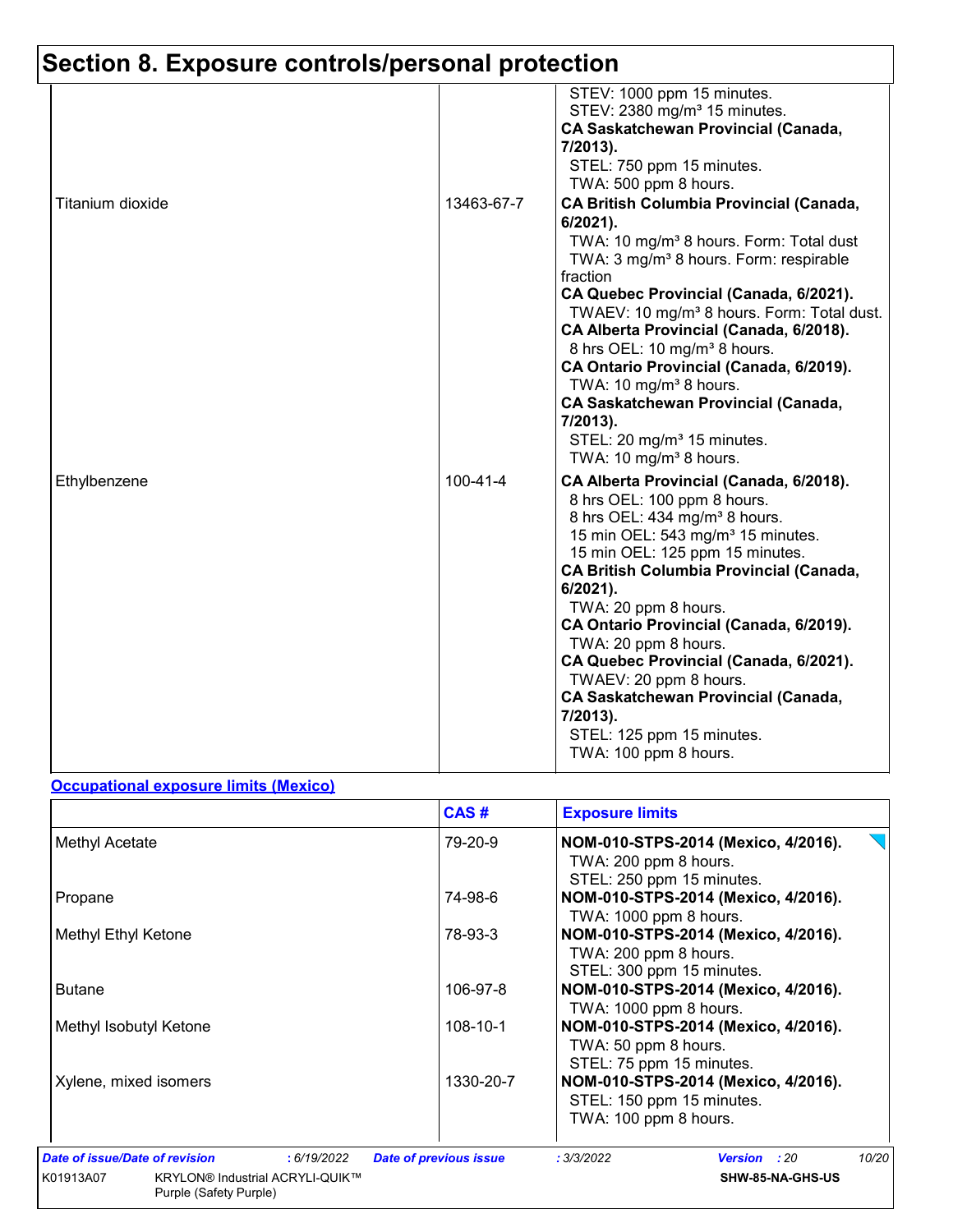| Acetone | 67-64-1 | NOM-010-STPS-2014 (Mexico, 4/2016).<br>TWA: 500 ppm 8 hours.<br>STEL: 750 ppm 15 minutes. |
|---------|---------|-------------------------------------------------------------------------------------------|
|         |         |                                                                                           |

| <b>Appropriate engineering</b><br><b>controls</b> | : Use only with adequate ventilation. Use process enclosures, local exhaust ventilation or<br>other engineering controls to keep worker exposure to airborne contaminants below any<br>recommended or statutory limits. The engineering controls also need to keep gas,<br>vapor or dust concentrations below any lower explosive limits. Use explosion-proof<br>ventilation equipment.                                                                                                                                                                                                                                |
|---------------------------------------------------|------------------------------------------------------------------------------------------------------------------------------------------------------------------------------------------------------------------------------------------------------------------------------------------------------------------------------------------------------------------------------------------------------------------------------------------------------------------------------------------------------------------------------------------------------------------------------------------------------------------------|
| <b>Environmental exposure</b><br><b>controls</b>  | : Emissions from ventilation or work process equipment should be checked to ensure<br>they comply with the requirements of environmental protection legislation. In some<br>cases, fume scrubbers, filters or engineering modifications to the process equipment<br>will be necessary to reduce emissions to acceptable levels.                                                                                                                                                                                                                                                                                        |
| <b>Individual protection measures</b>             |                                                                                                                                                                                                                                                                                                                                                                                                                                                                                                                                                                                                                        |
| <b>Hygiene measures</b>                           | : Wash hands, forearms and face thoroughly after handling chemical products, before<br>eating, smoking and using the lavatory and at the end of the working period.<br>Appropriate techniques should be used to remove potentially contaminated clothing.<br>Wash contaminated clothing before reusing. Ensure that eyewash stations and safety<br>showers are close to the workstation location.                                                                                                                                                                                                                      |
| <b>Eye/face protection</b>                        | : Safety eyewear complying with an approved standard should be used when a risk<br>assessment indicates this is necessary to avoid exposure to liquid splashes, mists,<br>gases or dusts. If contact is possible, the following protection should be worn, unless<br>the assessment indicates a higher degree of protection: chemical splash goggles.                                                                                                                                                                                                                                                                  |
| <b>Skin protection</b>                            |                                                                                                                                                                                                                                                                                                                                                                                                                                                                                                                                                                                                                        |
| <b>Hand protection</b>                            | : Chemical-resistant, impervious gloves complying with an approved standard should be<br>worn at all times when handling chemical products if a risk assessment indicates this is<br>necessary. Considering the parameters specified by the glove manufacturer, check<br>during use that the gloves are still retaining their protective properties. It should be<br>noted that the time to breakthrough for any glove material may be different for different<br>glove manufacturers. In the case of mixtures, consisting of several substances, the<br>protection time of the gloves cannot be accurately estimated. |
| <b>Body protection</b>                            | : Personal protective equipment for the body should be selected based on the task being<br>performed and the risks involved and should be approved by a specialist before<br>handling this product. When there is a risk of ignition from static electricity, wear anti-<br>static protective clothing. For the greatest protection from static discharges, clothing<br>should include anti-static overalls, boots and gloves.                                                                                                                                                                                         |
| <b>Other skin protection</b>                      | : Appropriate footwear and any additional skin protection measures should be selected<br>based on the task being performed and the risks involved and should be approved by a<br>specialist before handling this product.                                                                                                                                                                                                                                                                                                                                                                                              |
| <b>Respiratory protection</b>                     | : Based on the hazard and potential for exposure, select a respirator that meets the<br>appropriate standard or certification. Respirators must be used according to a<br>respiratory protection program to ensure proper fitting, training, and other important<br>aspects of use.                                                                                                                                                                                                                                                                                                                                    |

### **Section 9. Physical and chemical properties**

The conditions of measurement of all properties are at standard temperature and pressure unless otherwise indicated.

#### **Appearance**

| <b>Physical state</b> | : Liquid.         |
|-----------------------|-------------------|
| <b>Color</b>          | : Not available.  |
| <b>Odor</b>           | : Not available.  |
| <b>Odor threshold</b> | : Not available.  |
| рH                    | : Not applicable. |

| Date of issue/Date of revision |                                                                  | : 6/19/2022 | <b>Date of previous issue</b> | : 3/3/2022 | <b>Version</b> : 20 |                         | 11/20 |
|--------------------------------|------------------------------------------------------------------|-------------|-------------------------------|------------|---------------------|-------------------------|-------|
| K01913A07                      | <b>KRYLON® Industrial ACRYLI-QUIK™</b><br>Purple (Safety Purple) |             |                               |            |                     | <b>SHW-85-NA-GHS-US</b> |       |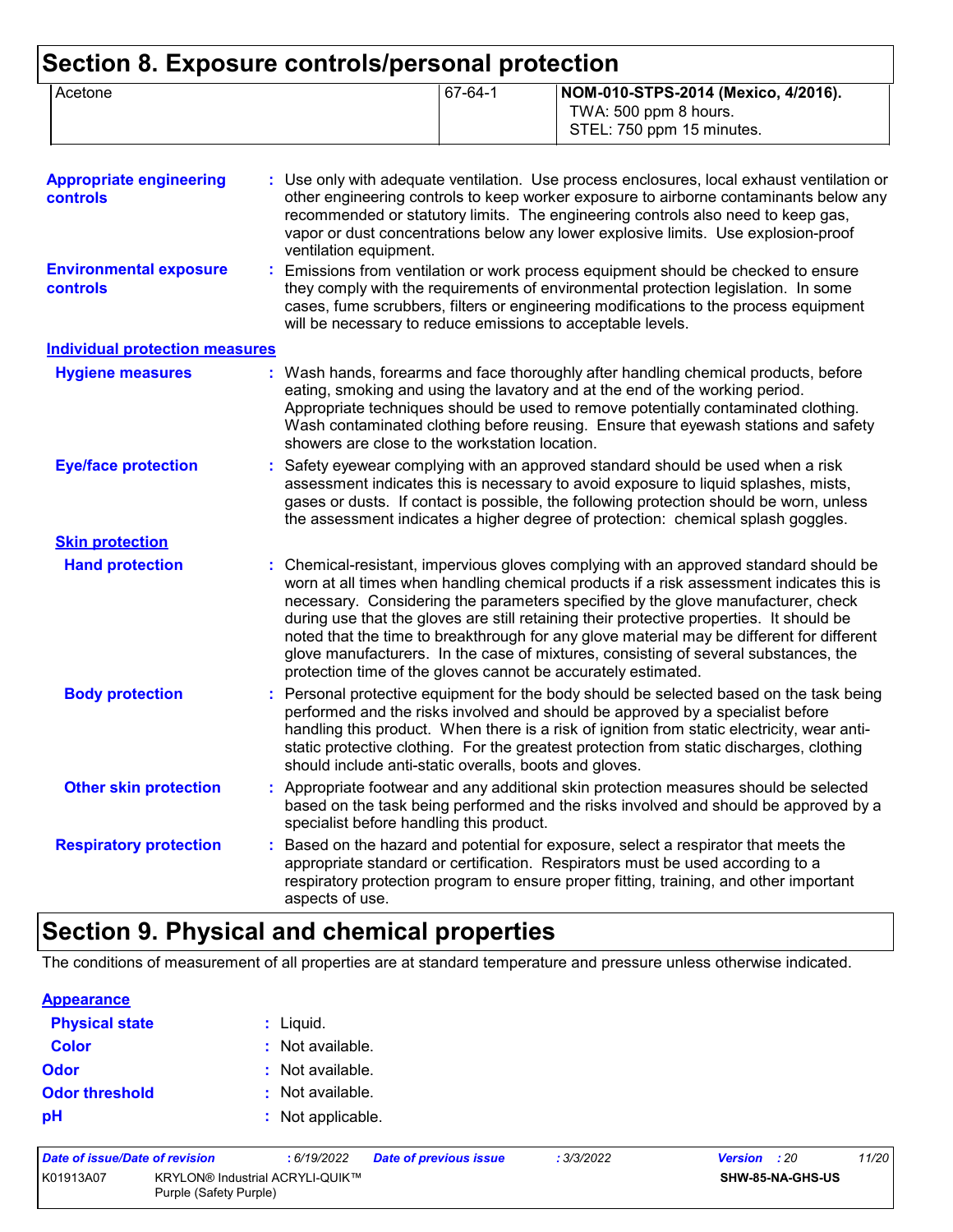### **Section 9. Physical and chemical properties**

| <b>Melting point/freezing point</b>                               | : Not available.                                               |
|-------------------------------------------------------------------|----------------------------------------------------------------|
| <b>Boiling point, initial boiling</b><br>point, and boiling range | : Not available.                                               |
| <b>Flash point</b>                                                | : Closed cup: -29°C (-20.2°F) [Pensky-Martens Closed Cup]      |
| <b>Evaporation rate</b>                                           | $: 5.6$ (butyl acetate = 1)                                    |
| <b>Flammability</b>                                               | : Not available.                                               |
| Lower and upper explosion<br>limit/flammability limit             | $:$ Lower: 1%<br><b>Upper: 16%</b>                             |
| <b>Vapor pressure</b>                                             | : $101.3$ kPa (760 mm Hg)                                      |
| <b>Relative vapor density</b>                                     | : $1.55$ [Air = 1]                                             |
| <b>Relative density</b>                                           | : 0.77                                                         |
| <b>Solubility</b>                                                 | : Not available.                                               |
| <b>Partition coefficient: n-</b><br>octanol/water                 | : Not applicable.                                              |
| <b>Auto-ignition temperature</b>                                  | : Not available.                                               |
| <b>Decomposition temperature</b>                                  | : Not available.                                               |
| <b>Viscosity</b>                                                  | Kinematic (40°C (104°F)): <20.5 mm <sup>2</sup> /s (<20.5 cSt) |
| <b>Molecular weight</b>                                           | Not applicable.                                                |
| <b>Aerosol product</b>                                            |                                                                |
| <b>Type of aerosol</b>                                            | : Spray                                                        |
| <b>Heat of combustion</b>                                         | $: 34.559$ kJ/g                                                |

### **Section 10. Stability and reactivity**

| <b>Reactivity</b>                            | : No specific test data related to reactivity available for this product or its ingredients.              |
|----------------------------------------------|-----------------------------------------------------------------------------------------------------------|
| <b>Chemical stability</b>                    | : The product is stable.                                                                                  |
| <b>Possibility of hazardous</b><br>reactions | : Under normal conditions of storage and use, hazardous reactions will not occur.                         |
| <b>Conditions to avoid</b>                   | : Avoid all possible sources of ignition (spark or flame).                                                |
| <b>Incompatible materials</b>                | : No specific data.                                                                                       |
| <b>Hazardous decomposition</b><br>products   | : Under normal conditions of storage and use, hazardous decomposition products should<br>not be produced. |

### **Section 11. Toxicological information**

#### **Acute toxicity Information on toxicological effects**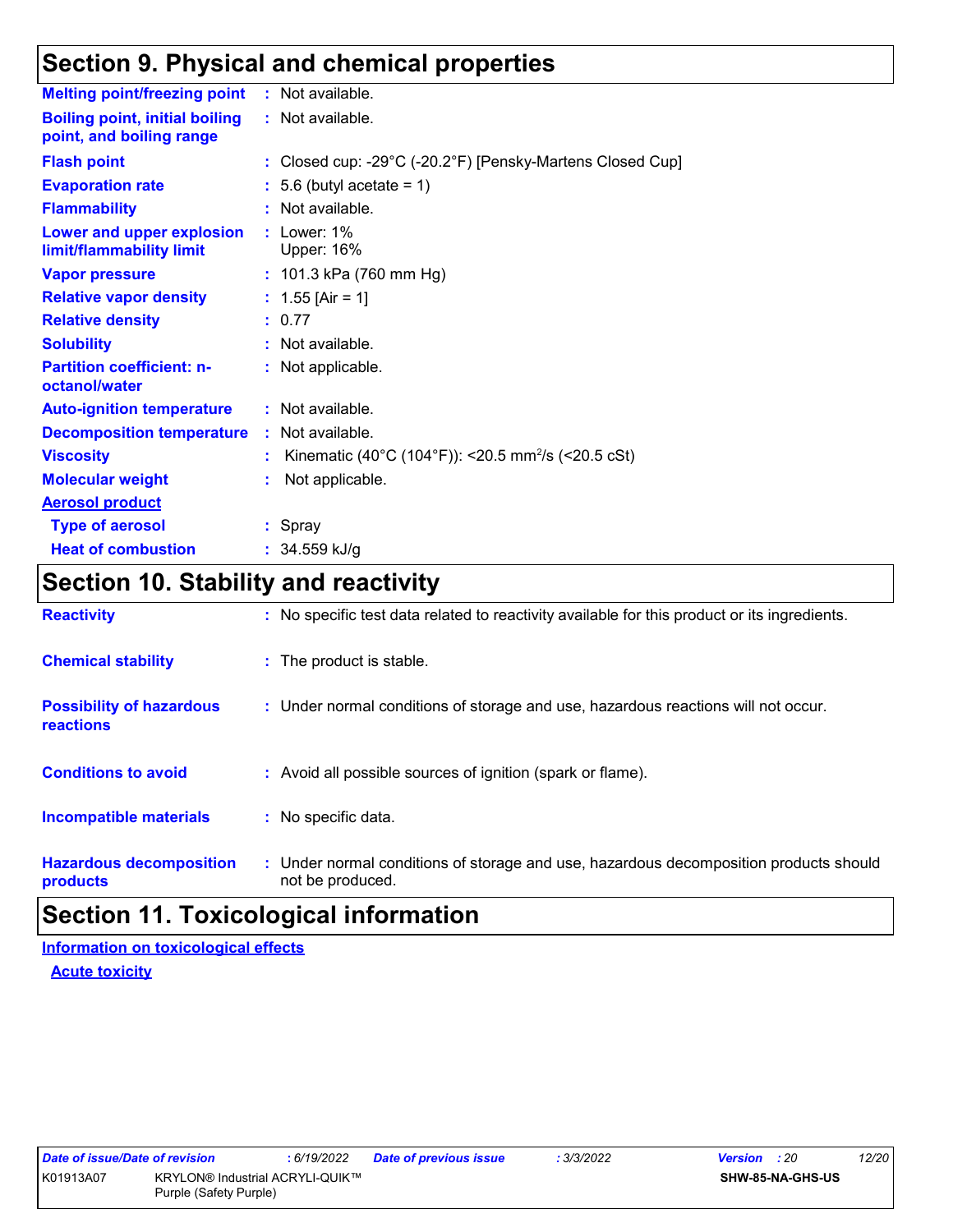| <b>Product/ingredient name</b> | <b>Result</b>                | <b>Species</b> | <b>Dose</b>              | <b>Exposure</b> |
|--------------------------------|------------------------------|----------------|--------------------------|-----------------|
| Methyl Acetate                 | LD50 Dermal                  | Rabbit         | $>5$ g/kg                |                 |
|                                | LD50 Oral                    | Rat            | $>5$ g/kg                |                 |
| Methyl Ethyl Ketone            | LD50 Dermal                  | Rabbit         | 6480 mg/kg               |                 |
|                                | LD50 Oral                    | Rat            | 2737 mg/kg               |                 |
| <b>Butane</b>                  | <b>LC50 Inhalation Vapor</b> | Rat            | 658000 mg/m <sup>3</sup> | 4 hours         |
| 2-methoxy-1-methylethyl        | LD50 Dermal                  | Rabbit         | $>5$ g/kg                |                 |
| acetate                        |                              |                |                          |                 |
|                                | LD50 Oral                    | Rat            | 8532 mg/kg               |                 |
| Methyl Isobutyl Ketone         | LD50 Oral                    | Rat            | 2080 mg/kg               |                 |
| Xylene, mixed isomers          | LC50 Inhalation Gas.         | Rat            | 6700 ppm                 | 4 hours         |
|                                | LD50 Oral                    | Rat            | 4300 mg/kg               |                 |
| Acetone                        | LD50 Oral                    | Rat            | 5800 mg/kg               |                 |
| Ethylbenzene                   | LD50 Dermal                  | Rabbit         | >5000 mg/kg              |                 |
|                                | LD50 Oral                    | Rat            | 3500 mg/kg               |                 |

#### **Irritation/Corrosion**

| <b>Product/ingredient name</b> | <b>Result</b>            | <b>Species</b> | <b>Score</b> | <b>Exposure</b> | <b>Observation</b> |
|--------------------------------|--------------------------|----------------|--------------|-----------------|--------------------|
| Methyl Acetate                 | Eyes - Moderate irritant | Rabbit         |              | 24 hours 100    |                    |
|                                |                          |                |              | mg              |                    |
|                                | Skin - Mild irritant     | Rabbit         |              | 24 hours 500    |                    |
|                                |                          |                |              | mg              |                    |
|                                | Skin - Moderate irritant | Rabbit         |              | 24 hours 20     |                    |
|                                |                          |                |              | mg              |                    |
| Methyl Ethyl Ketone            | Skin - Mild irritant     | Rabbit         |              | 24 hours 14     |                    |
|                                |                          |                |              | mg              |                    |
|                                | Skin - Moderate irritant | Rabbit         |              | 24 hours 500    |                    |
|                                |                          |                |              | mg              |                    |
| Methyl Isobutyl Ketone         | Eyes - Moderate irritant | Rabbit         |              | 24 hours 100    |                    |
|                                |                          |                |              | uL              |                    |
|                                | Eyes - Severe irritant   | Rabbit         |              | 40 mg           |                    |
|                                | Skin - Mild irritant     | Rabbit         |              | 24 hours 500    |                    |
|                                |                          |                |              | mg              |                    |
| Xylene, mixed isomers          | Eyes - Mild irritant     | Rabbit         |              | 87 mg           |                    |
|                                | Eyes - Severe irritant   | Rabbit         |              | 24 hours 5      |                    |
|                                |                          |                |              | mg              |                    |
|                                | Skin - Mild irritant     | Rat            |              | 8 hours 60 uL   |                    |
|                                | Skin - Moderate irritant | Rabbit         |              | 24 hours 500    |                    |
|                                |                          |                |              | mg              |                    |
|                                | Skin - Moderate irritant | Rabbit         |              | 100 %           |                    |
| Acetone                        | Eyes - Mild irritant     | Human          |              | 186300 ppm      |                    |
|                                | Eyes - Mild irritant     | Rabbit         |              | $10$ uL         |                    |
|                                | Eyes - Moderate irritant | Rabbit         |              | 24 hours 20     |                    |
|                                |                          |                |              | mg              |                    |
|                                | Eyes - Severe irritant   | Rabbit         |              | 20 mg           |                    |
|                                | Skin - Mild irritant     | Rabbit         |              | 24 hours 500    |                    |
|                                |                          |                |              | mg              |                    |
|                                | Skin - Mild irritant     | Rabbit         |              | 395 mg          |                    |
| <b>Titanium Dioxide</b>        | Skin - Mild irritant     | Human          |              | 72 hours 300    |                    |
|                                |                          |                |              | ug I            |                    |
| Ethylbenzene                   | Eyes - Severe irritant   | Rabbit         |              | 500 mg          |                    |
|                                | Skin - Mild irritant     | Rabbit         |              | 24 hours 15     | $\blacksquare$     |
|                                |                          |                |              | mg              |                    |

#### **Sensitization**

Not available.

#### **Mutagenicity**

| Date of issue/Date of revision |                                                                  | : 6/19/2022 | <b>Date of previous issue</b> | : 3/3/2022 | <b>Version</b> : 20 |                         | 13/20 |  |
|--------------------------------|------------------------------------------------------------------|-------------|-------------------------------|------------|---------------------|-------------------------|-------|--|
| K01913A07                      | <b>KRYLON® Industrial ACRYLI-QUIK™</b><br>Purple (Safety Purple) |             |                               |            |                     | <b>SHW-85-NA-GHS-US</b> |       |  |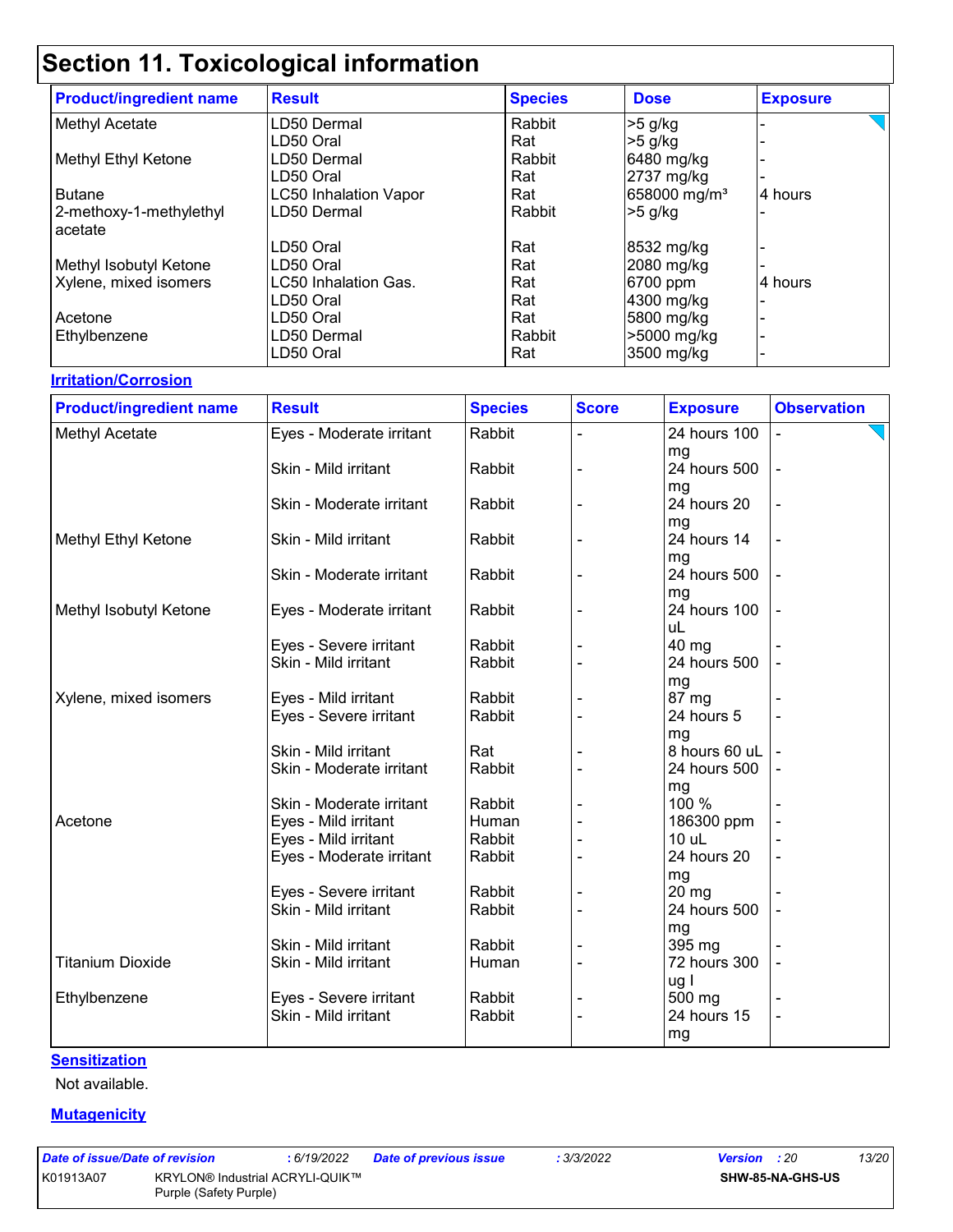#### Not available.

#### **Carcinogenicity**

Not available.

#### **Classification**

| <b>Product/ingredient name</b> | <b>OSHA</b> | <b>IARC</b> | <b>NTP</b> |
|--------------------------------|-------------|-------------|------------|
| Methyl Isobutyl Ketone         |             | 2Β          |            |
| Xylene, mixed isomers          |             |             |            |
| Titanium Dioxide               |             | 2B          |            |
| <b>Ethylbenzene</b>            |             | 2B          |            |

#### **Reproductive toxicity**

Not available.

#### **Teratogenicity**

Not available.

#### **Specific target organ toxicity (single exposure)**

| <b>Name</b>                     | <b>Category</b> | <b>Route of</b><br>exposure | <b>Target organs</b>            |
|---------------------------------|-----------------|-----------------------------|---------------------------------|
| Methyl Acetate                  | Category 3      |                             | Narcotic effects                |
| Propane                         | Category 3      |                             | Respiratory tract<br>irritation |
|                                 | Category 3      |                             | Narcotic effects                |
| Methyl Ethyl Ketone             | Category 3      |                             | Respiratory tract<br>irritation |
|                                 | Category 3      |                             | Narcotic effects                |
| <b>Butane</b>                   | Category 3      |                             | Respiratory tract<br>irritation |
|                                 | Category 3      |                             | Narcotic effects                |
| 2-methoxy-1-methylethyl acetate | Category 3      |                             | Narcotic effects                |
| Methyl Isobutyl Ketone          | Category 3      |                             | Respiratory tract<br>irritation |
|                                 | Category 3      |                             | Narcotic effects                |
| Xylene, mixed isomers           | Category 3      |                             | Respiratory tract<br>irritation |
| Acetone                         | Category 3      |                             | Respiratory tract<br>irritation |
|                                 | Category 3      |                             | Narcotic effects                |
| Ethylbenzene                    | Category 3      |                             | Respiratory tract<br>irritation |
|                                 | Category 3      |                             | Narcotic effects                |

#### **Specific target organ toxicity (repeated exposure)**

| <b>Name</b>            | <b>Category</b> | <b>Route of</b><br>exposure | <b>Target organs</b> |
|------------------------|-----------------|-----------------------------|----------------------|
| Propane                | Category 2      |                             |                      |
| Methyl Ethyl Ketone    | Category 2      |                             | -                    |
| Butane                 | Category 2      |                             | -                    |
| Methyl Isobutyl Ketone | Category 2      |                             | -                    |
| Xylene, mixed isomers  | Category 2      |                             | -                    |
| Acetone                | Category 2      |                             | -                    |
| Ethylbenzene           | Category 2      |                             | -                    |

#### **Aspiration hazard**

|  | ate of issue/Date of rev |  |      |
|--|--------------------------|--|------|
|  | 01913A07                 |  | KRYL |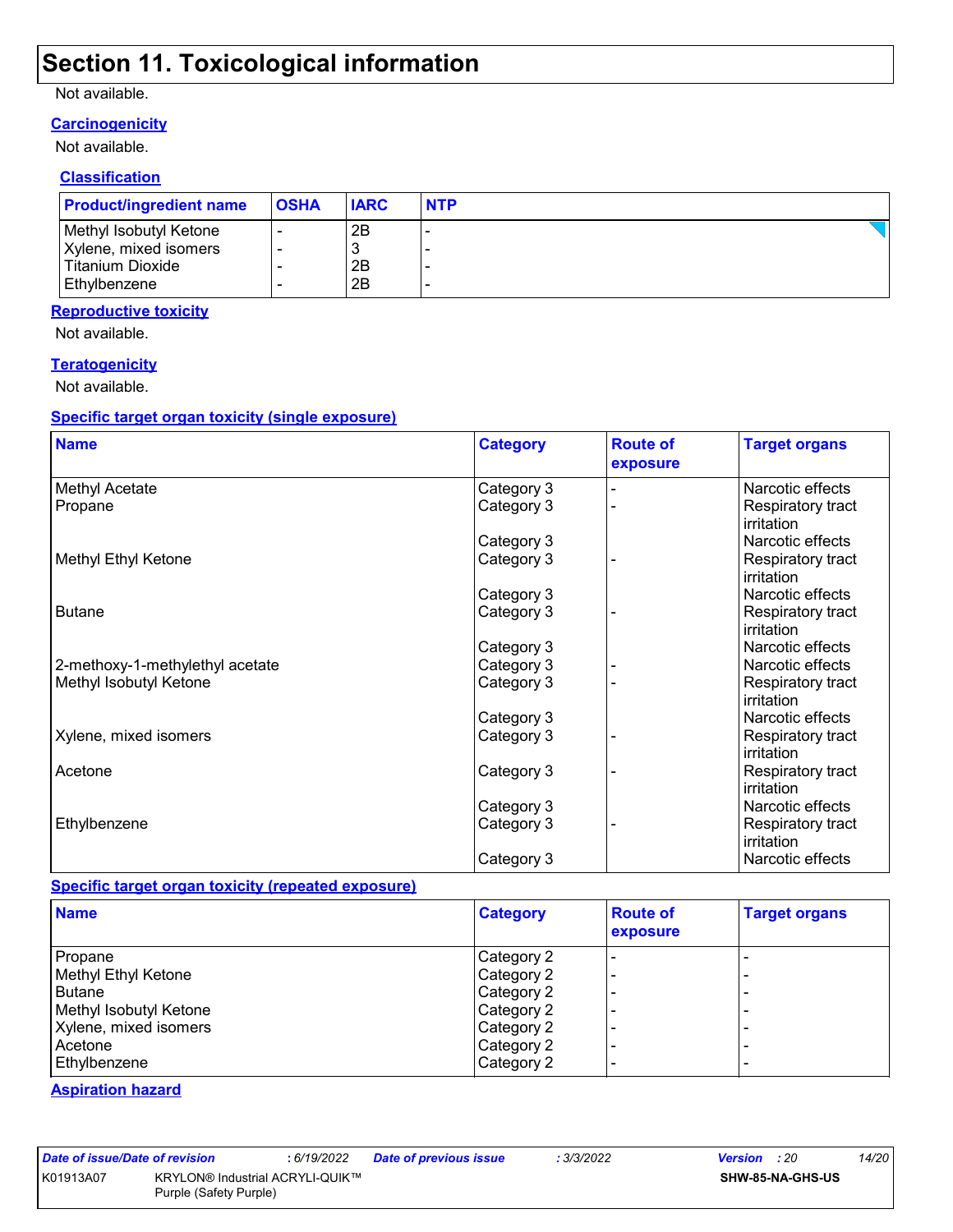| <b>Name</b>           | <b>Result</b>                         |
|-----------------------|---------------------------------------|
| Propane               | <b>ASPIRATION HAZARD - Category 1</b> |
| Butane                | <b>ASPIRATION HAZARD - Category 1</b> |
| Xylene, mixed isomers | <b>ASPIRATION HAZARD - Category 1</b> |
| Ethylbenzene          | <b>ASPIRATION HAZARD - Category 1</b> |

| <b>Information on the likely</b><br>routes of exposure | : Not available.                                                                                                                                                                          |
|--------------------------------------------------------|-------------------------------------------------------------------------------------------------------------------------------------------------------------------------------------------|
| <b>Potential acute health effects</b>                  |                                                                                                                                                                                           |
| <b>Eye contact</b>                                     | : Causes serious eye irritation.                                                                                                                                                          |
| <b>Inhalation</b>                                      | Can cause central nervous system (CNS) depression. May cause drowsiness or<br>dizziness. May cause respiratory irritation.                                                                |
| <b>Skin contact</b>                                    | Causes skin irritation.                                                                                                                                                                   |
| <b>Ingestion</b>                                       | Can cause central nervous system (CNS) depression. May be fatal if swallowed and<br>enters airways.                                                                                       |
|                                                        | <b>Symptoms related to the physical, chemical and toxicological characteristics</b>                                                                                                       |
| <b>Eye contact</b>                                     | : Adverse symptoms may include the following:<br>pain or irritation<br>watering<br>redness                                                                                                |
| <b>Inhalation</b>                                      | : Adverse symptoms may include the following:<br>respiratory tract irritation<br>coughing<br>nausea or vomiting<br>headache<br>drowsiness/fatigue<br>dizziness/vertigo<br>unconsciousness |
| <b>Skin contact</b>                                    | : Adverse symptoms may include the following:<br>irritation<br>redness                                                                                                                    |
| <b>Ingestion</b>                                       | : Adverse symptoms may include the following:<br>nausea or vomiting                                                                                                                       |
|                                                        | Delayed and immediate effects and also chronic effects from short and long term exposure                                                                                                  |
| <b>Short term exposure</b>                             |                                                                                                                                                                                           |
| <b>Potential immediate</b><br>effects                  | : Not available.                                                                                                                                                                          |
| <b>Potential delayed effects</b>                       | : Not available.                                                                                                                                                                          |
| <b>Long term exposure</b>                              |                                                                                                                                                                                           |
| <b>Potential immediate</b><br>effects                  | : Not available.                                                                                                                                                                          |
| <b>Potential delayed effects</b>                       | : Not available.                                                                                                                                                                          |
| <b>Potential chronic health effects</b>                |                                                                                                                                                                                           |
| Not available.                                         |                                                                                                                                                                                           |
| <b>General</b>                                         | : May cause damage to organs through prolonged or repeated exposure.                                                                                                                      |
| <b>Carcinogenicity</b>                                 | Suspected of causing cancer. Risk of cancer depends on duration and level of<br>exposure.                                                                                                 |
| <b>Mutagenicity</b>                                    | : No known significant effects or critical hazards.                                                                                                                                       |
| Date of issue/Date of revision                         | 15/20<br>: 6/19/2022<br>: 3/3/2022<br>Version : 20<br><b>Date of previous issue</b>                                                                                                       |
| K01913A07<br>Purple (Safety Purple)                    | KRYLON® Industrial ACRYLI-QUIK™<br>SHW-85-NA-GHS-US                                                                                                                                       |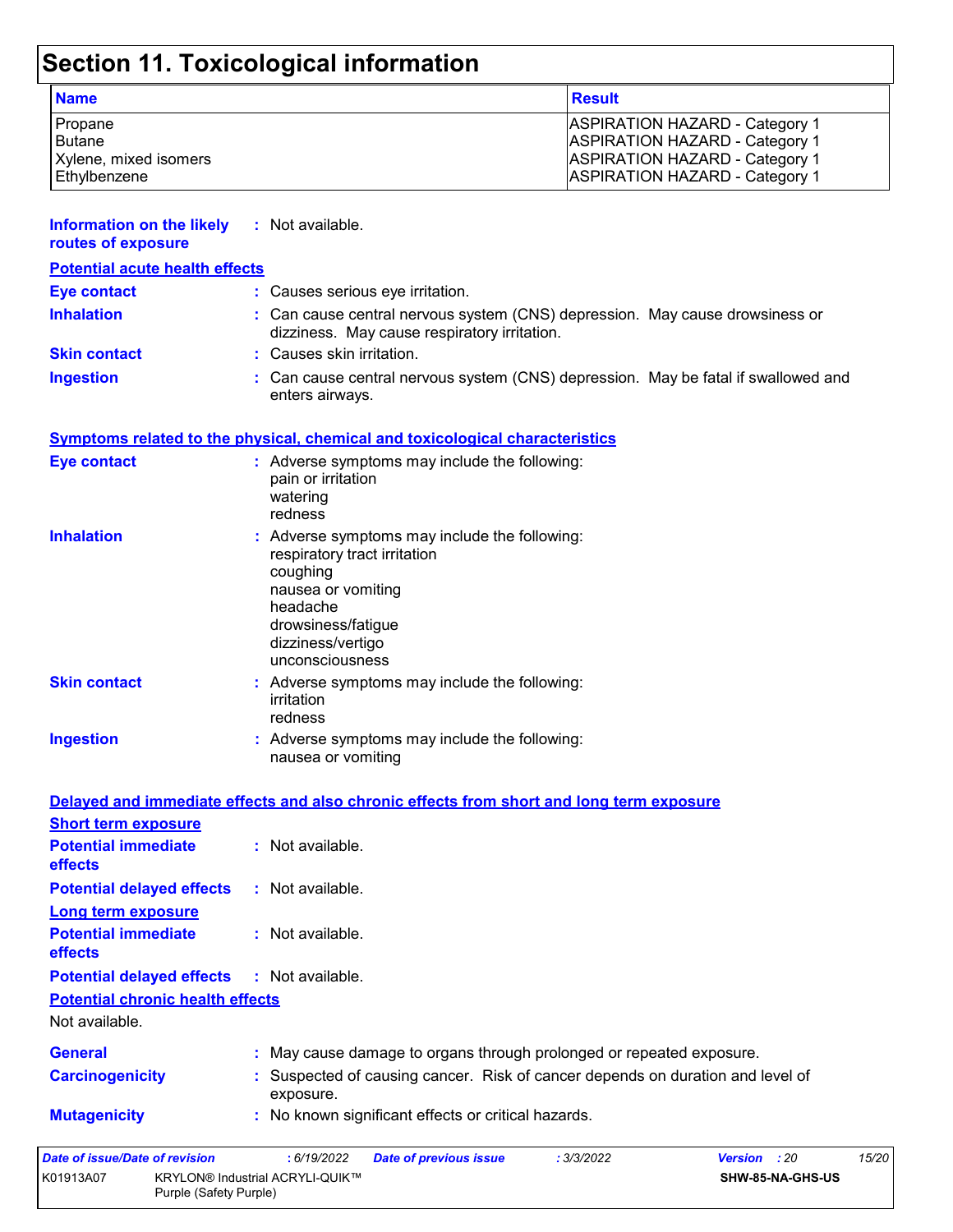**Teratogenicity :** No known significant effects or critical hazards.

**Developmental effects :** No known significant effects or critical hazards.

**Fertility effects** : No known significant effects or critical hazards.

#### **Numerical measures of toxicity Acute toxicity estimates**

| <b>AURIC MAILING COMMANDS</b>                               |                                                                  |  |  |
|-------------------------------------------------------------|------------------------------------------------------------------|--|--|
| <b>Route</b>                                                | <b>ATE value</b>                                                 |  |  |
| Oral<br>Dermal<br>Inhalation (gases)<br>Inhalation (vapors) | 10021.83 mg/kg<br>28982.21 mg/kg<br>114816.37 ppm<br>187.48 mg/l |  |  |

### **Section 12. Ecological information**

| <b>Toxicity</b>                |                                       |                                            |                 |
|--------------------------------|---------------------------------------|--------------------------------------------|-----------------|
| <b>Product/ingredient name</b> | <b>Result</b>                         | <b>Species</b>                             | <b>Exposure</b> |
| Methyl Acetate                 | Acute LC50 320000 µg/l Fresh water    | Fish - Pimephales promelas                 | 96 hours        |
| Methyl Ethyl Ketone            | Acute EC50 >500000 µg/l Marine water  | Algae - Skeletonema costatum               | 96 hours        |
|                                | Acute EC50 5091000 µg/l Fresh water   | Daphnia - Daphnia magna -<br>Larvae        | 48 hours        |
|                                | Acute LC50 3220000 µg/l Fresh water   | Fish - Pimephales promelas                 | 96 hours        |
| Methyl Isobutyl Ketone         | Acute LC50 505000 µg/l Fresh water    | Fish - Pimephales promelas                 | 96 hours        |
|                                | Chronic NOEC 78 mg/l Fresh water      | Daphnia - Daphnia magna                    | 21 days         |
|                                | Chronic NOEC 168 mg/l Fresh water     | Fish - Pimephales promelas -<br>Embryo     | 33 days         |
| Xylene, mixed isomers          | Acute LC50 8500 µg/l Marine water     | Crustaceans - Palaemonetes<br>pugio        | 48 hours        |
|                                | Acute LC50 13400 µg/l Fresh water     | Fish - Pimephales promelas                 | 96 hours        |
| Acetone                        | Acute EC50 7200000 µg/l Fresh water   | Algae - Selenastrum sp.                    | 96 hours        |
|                                | Acute LC50 4.42589 ml/L Marine water  | Crustaceans - Acartia tonsa -<br>Copepodid | 48 hours        |
|                                | Acute LC50 7460000 µg/l Fresh water   | Daphnia - Daphnia cucullata                | 48 hours        |
|                                | Acute LC50 5600 ppm Fresh water       | Fish - Poecilia reticulata                 | 96 hours        |
|                                | Chronic NOEC 4.95 mg/l Marine water   | Algae - Ulva pertusa                       | 96 hours        |
|                                | Chronic NOEC 0.016 ml/L Fresh water   | Crustaceans - Daphniidae                   | 21 days         |
|                                | Chronic NOEC 0.1 ml/L Fresh water     | Daphnia - Daphnia magna -<br>Neonate       | 21 days         |
|                                | Chronic NOEC 5 µg/l Marine water      | Fish - Gasterosteus aculeatus -<br>Larvae  | 42 days         |
| <b>Titanium Dioxide</b>        | Acute LC50 >1000000 µg/l Marine water | Fish - Fundulus heteroclitus               | 96 hours        |
| Ethylbenzene                   | Acute EC50 4900 µg/l Marine water     | Algae - Skeletonema costatum               | 72 hours        |
|                                | Acute EC50 7700 µg/l Marine water     | Algae - Skeletonema costatum               | 96 hours        |
|                                | Acute EC50 6.53 mg/l Marine water     | Crustaceans - Artemia sp. -<br>Nauplii     | 48 hours        |
|                                | Acute EC50 2.93 mg/l Fresh water      | Daphnia - Daphnia magna -<br>Neonate       | 48 hours        |
|                                | Acute LC50 4200 µg/l Fresh water      | Fish - Oncorhynchus mykiss                 | 96 hours        |

#### **Persistence and degradability**

| ate of issue/Date of revis |              |
|----------------------------|--------------|
| 01913A07                   | <b>KRYLO</b> |
|                            | - -          |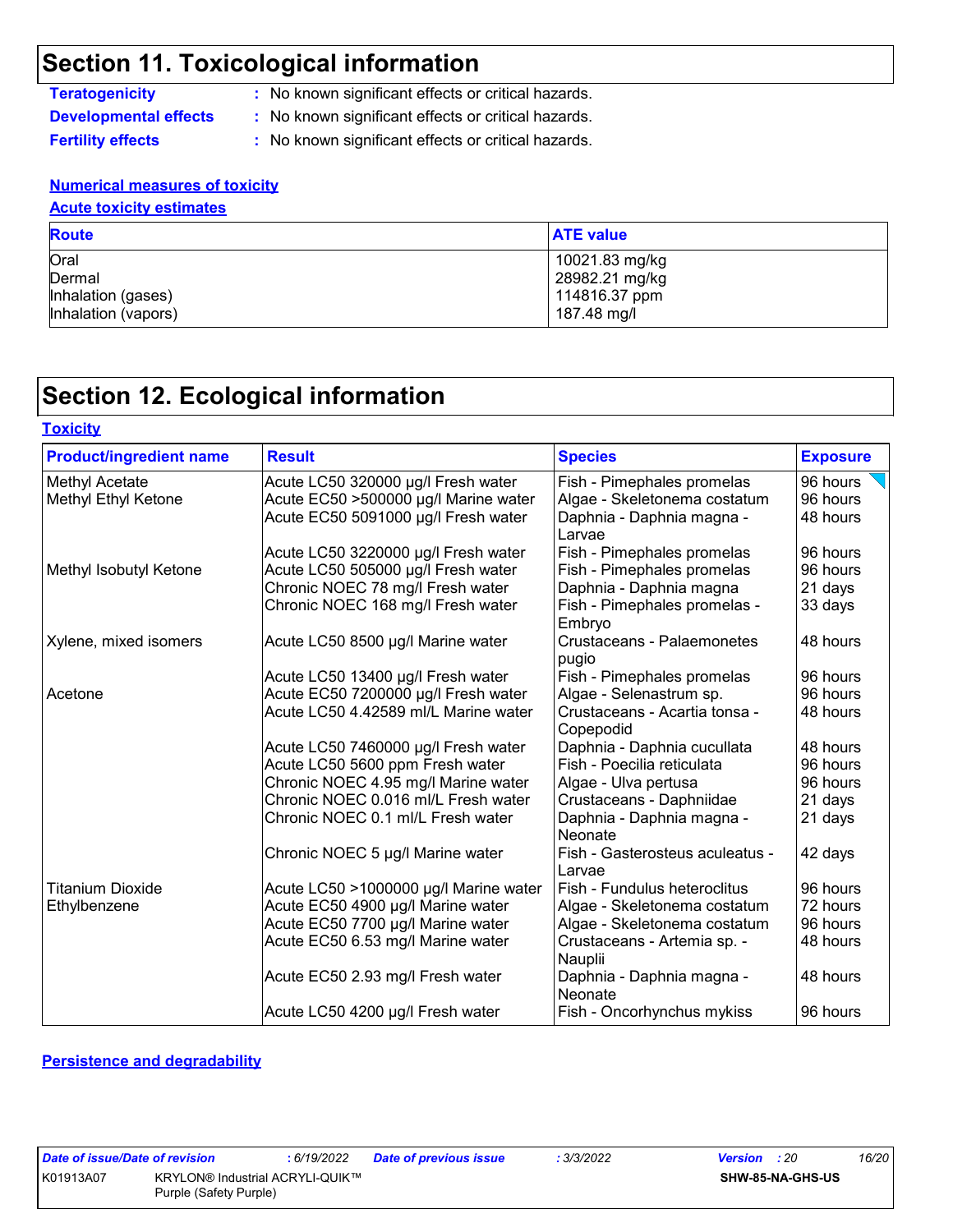| <b>Product/ingredient name</b> | <b>Aquatic half-life</b> | <b>Photolysis</b> | Biodegradability |
|--------------------------------|--------------------------|-------------------|------------------|
| Methyl Ethyl Ketone            |                          |                   | Readily          |
| Methyl Isobutyl Ketone         |                          |                   | Readily          |
| Xylene, mixed isomers          |                          |                   | Readily          |
| Acetone                        |                          |                   | Readily          |
| Ethylbenzene                   |                          |                   | Readily          |

#### **Bioaccumulative potential**

| <b>Product/ingredient name</b> | $LogPow$ | <b>BCF</b>  | <b>Potential</b> |
|--------------------------------|----------|-------------|------------------|
| Xylene, mixed isomers          |          | 8.1 to 25.9 | low              |

#### **Mobility in soil**

| <b>Soil/water partition</b> | : Not available. |
|-----------------------------|------------------|
| <b>coefficient (Koc)</b>    |                  |

**Other adverse effects** : No known significant effects or critical hazards.

### **Section 13. Disposal considerations**

#### The generation of waste should be avoided or minimized wherever possible. Disposal of this product, solutions and any by-products should at all times comply with the requirements of environmental protection and waste disposal legislation and any regional local authority requirements. Dispose of surplus and non-recyclable products via a licensed waste disposal contractor. Waste should not be disposed of untreated to the sewer unless fully compliant with the requirements of all authorities with jurisdiction. Waste packaging should be recycled. Incineration or landfill should only be considered when recycling is not feasible. This material and its container must be disposed of in a safe way. Empty containers or liners may retain some product residues. Do not puncture or incinerate container. **Disposal methods :**

### **Section 14. Transport information**

|                                       | <b>DOT</b><br><b>Classification</b>                       | <b>TDG</b><br><b>Classification</b> | <b>Mexico</b><br><b>Classification</b> | <b>IATA</b>            | <b>IMDG</b>      |
|---------------------------------------|-----------------------------------------------------------|-------------------------------------|----------------------------------------|------------------------|------------------|
| <b>UN number</b>                      | <b>UN1950</b>                                             | <b>UN1950</b>                       | <b>UN1950</b>                          | <b>UN1950</b>          | <b>UN1950</b>    |
| <b>UN proper</b><br>shipping name     | <b>AEROSOLS</b>                                           | <b>AEROSOLS</b>                     | <b>AEROSOLS</b>                        | AEROSOLS,<br>flammable | <b>AEROSOLS</b>  |
| <b>Transport</b><br>hazard class(es)  | 2.1                                                       | 2.1                                 | 2.1                                    | 2.1                    | 2.1              |
| <b>Packing group</b>                  | $\blacksquare$                                            | $\blacksquare$                      |                                        | $\blacksquare$         |                  |
| <b>Environmental</b><br>hazards       | No.                                                       | No.                                 | No.                                    | No.                    | No.              |
|                                       |                                                           |                                     |                                        |                        |                  |
| <b>Date of issue/Date of revision</b> | : 6/19/2022                                               | <b>Date of previous issue</b>       | : 3/3/2022                             | <b>Version</b>         | 17/20<br>: 20    |
| K01913A07                             | KRYLON® Industrial ACRYLI-QUIK™<br>Purple (Safety Purple) |                                     |                                        |                        | SHW-85-NA-GHS-US |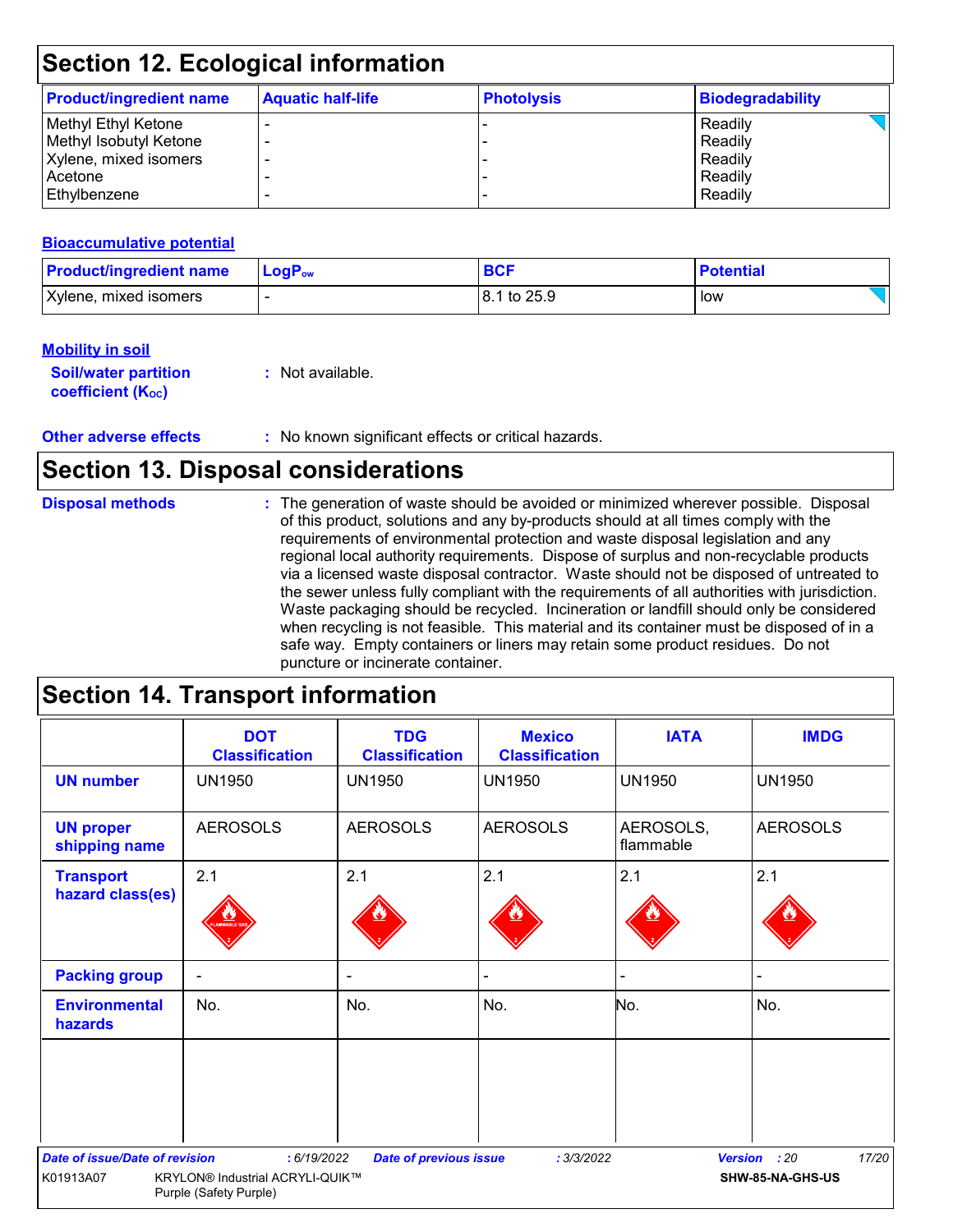|  |  |  | <b>Section 14. Transport information</b> |  |
|--|--|--|------------------------------------------|--|
|--|--|--|------------------------------------------|--|

|                | as per the<br>following sections<br>of the                                                                                                                                                       |                                                                              |                                                                        |                                                                                                                                                                                                                                                                                                                                                                                                                                                                                                                                                                                                                                                                                                                                       |
|----------------|--------------------------------------------------------------------------------------------------------------------------------------------------------------------------------------------------|------------------------------------------------------------------------------|------------------------------------------------------------------------|---------------------------------------------------------------------------------------------------------------------------------------------------------------------------------------------------------------------------------------------------------------------------------------------------------------------------------------------------------------------------------------------------------------------------------------------------------------------------------------------------------------------------------------------------------------------------------------------------------------------------------------------------------------------------------------------------------------------------------------|
|                |                                                                                                                                                                                                  |                                                                              |                                                                        |                                                                                                                                                                                                                                                                                                                                                                                                                                                                                                                                                                                                                                                                                                                                       |
|                |                                                                                                                                                                                                  |                                                                              |                                                                        |                                                                                                                                                                                                                                                                                                                                                                                                                                                                                                                                                                                                                                                                                                                                       |
|                |                                                                                                                                                                                                  |                                                                              |                                                                        |                                                                                                                                                                                                                                                                                                                                                                                                                                                                                                                                                                                                                                                                                                                                       |
|                | Transportation of                                                                                                                                                                                |                                                                              |                                                                        |                                                                                                                                                                                                                                                                                                                                                                                                                                                                                                                                                                                                                                                                                                                                       |
|                | Dangerous Goods                                                                                                                                                                                  |                                                                              |                                                                        |                                                                                                                                                                                                                                                                                                                                                                                                                                                                                                                                                                                                                                                                                                                                       |
|                | Regulations:                                                                                                                                                                                     |                                                                              |                                                                        |                                                                                                                                                                                                                                                                                                                                                                                                                                                                                                                                                                                                                                                                                                                                       |
|                |                                                                                                                                                                                                  |                                                                              |                                                                        |                                                                                                                                                                                                                                                                                                                                                                                                                                                                                                                                                                                                                                                                                                                                       |
|                |                                                                                                                                                                                                  |                                                                              |                                                                        |                                                                                                                                                                                                                                                                                                                                                                                                                                                                                                                                                                                                                                                                                                                                       |
| Dependent upon | Dependent upon                                                                                                                                                                                   | Dependent upon                                                               | Dependent upon                                                         | Dependent upon                                                                                                                                                                                                                                                                                                                                                                                                                                                                                                                                                                                                                                                                                                                        |
|                |                                                                                                                                                                                                  |                                                                              |                                                                        | container size, this<br>product may ship under                                                                                                                                                                                                                                                                                                                                                                                                                                                                                                                                                                                                                                                                                        |
|                | the Limited Quantity                                                                                                                                                                             |                                                                              | the Limited Quantity                                                   | the Limited Quantity                                                                                                                                                                                                                                                                                                                                                                                                                                                                                                                                                                                                                                                                                                                  |
|                | shipping exception.                                                                                                                                                                              | shipping exception.                                                          | shipping exception.                                                    | shipping exception.                                                                                                                                                                                                                                                                                                                                                                                                                                                                                                                                                                                                                                                                                                                   |
|                |                                                                                                                                                                                                  |                                                                              |                                                                        |                                                                                                                                                                                                                                                                                                                                                                                                                                                                                                                                                                                                                                                                                                                                       |
|                |                                                                                                                                                                                                  |                                                                              |                                                                        |                                                                                                                                                                                                                                                                                                                                                                                                                                                                                                                                                                                                                                                                                                                                       |
|                |                                                                                                                                                                                                  |                                                                              |                                                                        |                                                                                                                                                                                                                                                                                                                                                                                                                                                                                                                                                                                                                                                                                                                                       |
|                | container size, this<br>product may ship under<br>the Limited Quantity<br>shipping exception.<br><b>Special precautions for user :</b><br><b>Transport in bulk according</b><br>: Not available. | 2.13-2.17 (Class<br>$2)$ .<br>container size, this<br>product may ship under | container size, this<br>product may ship under<br>the Limited Quantity | container size, this<br>product may ship under<br>Multi-modal shipping descriptions are provided for informational purposes and do not<br>consider container sizes. The presence of a shipping description for a particular<br>mode of transport (sea, air, etc.), does not indicate that the product is packaged<br>suitably for that mode of transport. All packaging must be reviewed for suitability<br>prior to shipment, and compliance with the applicable regulations is the sole<br>responsibility of the person offering the product for transport. People loading and<br>unloading dangerous goods must be trained on all of the risks deriving from the<br>substances and on all actions in case of emergency situations. |

**Proper shipping name :**

: Not available.

### **Section 15. Regulatory information**

#### **SARA 313**

SARA 313 (40 CFR 372.45) supplier notification can be found on the Environmental Data Sheet.

#### **California Prop. 65**

WARNING: This product contains chemicals known to the State of California to cause cancer and birth defects or other reproductive harm.

#### **International regulations**

| <b>International lists</b> | : Australia inventory (AIIC): Not determined.                |
|----------------------------|--------------------------------------------------------------|
|                            | China inventory (IECSC): Not determined.                     |
|                            | Japan inventory (CSCL): Not determined.                      |
|                            | Japan inventory (ISHL): Not determined.                      |
|                            | Korea inventory (KECI): Not determined.                      |
|                            | New Zealand Inventory of Chemicals (NZIoC): Not determined.  |
|                            | Philippines inventory (PICCS): Not determined.               |
|                            | Taiwan Chemical Substances Inventory (TCSI): Not determined. |
|                            | Thailand inventory: Not determined.                          |
|                            | Turkey inventory: Not determined.                            |
|                            | Vietnam inventory: Not determined.                           |

### **Section 16. Other information**

#### **Hazardous Material Information System (U.S.A.)**



| Date of issue/Date of revision |                                                                  | : 6/19/2022 | <b>Date of previous issue</b> | : 3/3/2022 | <b>Version</b> : 20 |                         | 18/20 |
|--------------------------------|------------------------------------------------------------------|-------------|-------------------------------|------------|---------------------|-------------------------|-------|
| K01913A07                      | <b>KRYLON® Industrial ACRYLI-QUIK™</b><br>Purple (Safety Purple) |             |                               |            |                     | <b>SHW-85-NA-GHS-US</b> |       |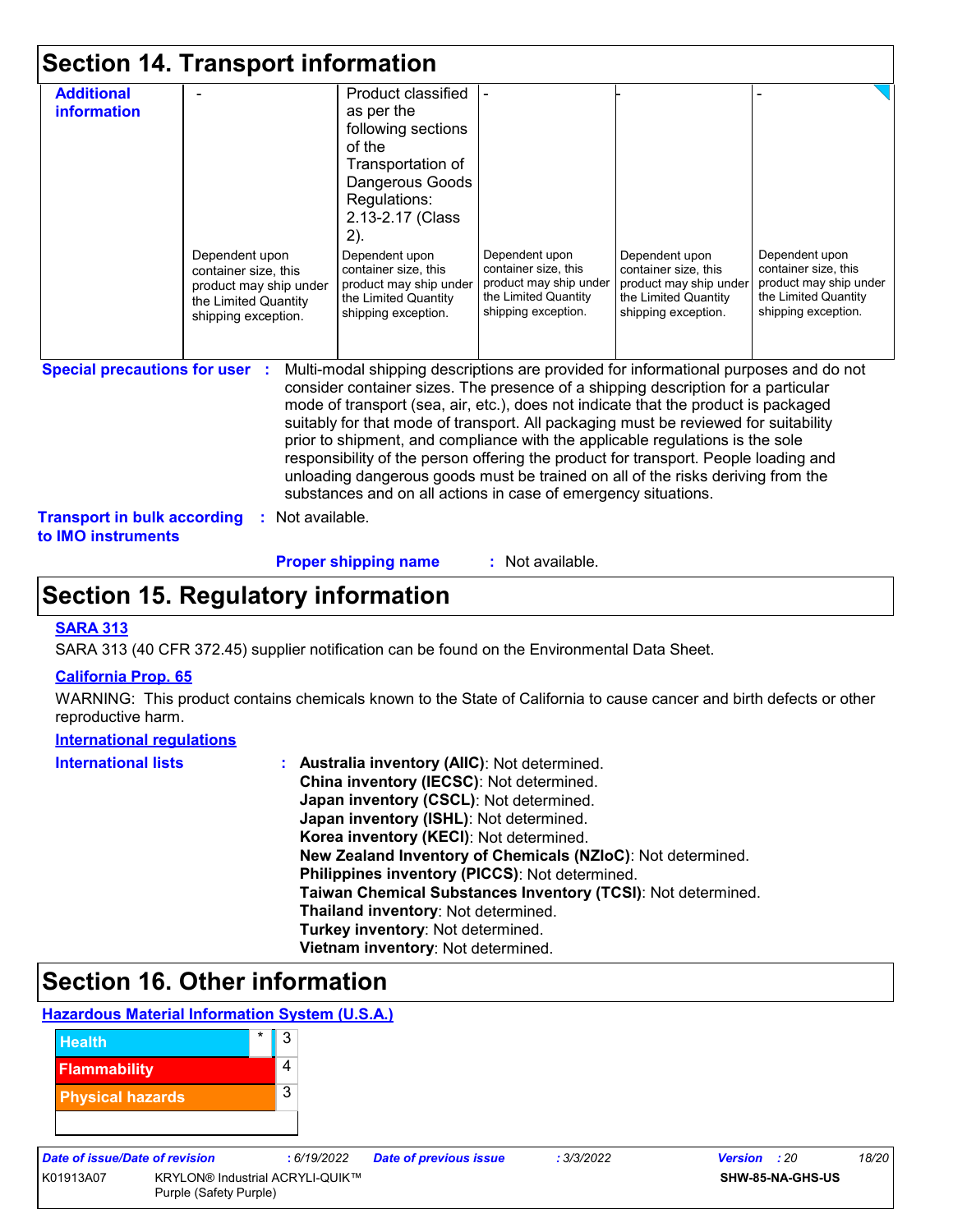### **Section 16. Other information**

**The customer is responsible for determining the PPE code for this material. For more information on HMIS® Personal Protective Equipment (PPE) codes, consult the HMIS® Implementation Manual.**

**Caution: HMIS® ratings are based on a 0-4 rating scale, with 0 representing minimal hazards or risks, and 4 representing significant hazards or risks. Although HMIS® ratings and the associated label are not required on SDSs or products leaving a facility under 29 CFR 1910.1200, the preparer may choose to provide them. HMIS® ratings are to be used with a fully implemented HMIS® program. HMIS® is a registered trademark and service mark of the American Coatings Association, Inc.**

**Procedure used to derive the classification**

| <b>Classification</b>                                                 | <b>Justification</b>   |
|-----------------------------------------------------------------------|------------------------|
| FLAMMABLE AEROSOLS - Category 1                                       | IOn basis of test data |
| GASES UNDER PRESSURE - Compressed gas                                 | l Calculation method   |
| SKIN CORROSION/IRRITATION - Category 2                                | Calculation method     |
| SERIOUS EYE DAMAGE/ EYE IRRITATION - Category 2A                      | Calculation method     |
| CARCINOGENICITY - Category 2                                          | Calculation method     |
| SPECIFIC TARGET ORGAN TOXICITY (SINGLE EXPOSURE) (Respiratory tract   | Calculation method     |
| irritation) - Category 3                                              |                        |
| SPECIFIC TARGET ORGAN TOXICITY (SINGLE EXPOSURE) (Narcotic effects) - | lCalculation method    |
| Category 3                                                            |                        |
| SPECIFIC TARGET ORGAN TOXICITY (REPEATED EXPOSURE) - Category 2       | l Calculation method   |
| <b>ASPIRATION HAZARD - Category 1</b>                                 | Calculation method     |

#### **History**

| Date of printing                  | : 6/19/2022                                                                                                                                                                                                                                                                                                                                                                                                                                                                                                                                                                                                                |
|-----------------------------------|----------------------------------------------------------------------------------------------------------------------------------------------------------------------------------------------------------------------------------------------------------------------------------------------------------------------------------------------------------------------------------------------------------------------------------------------------------------------------------------------------------------------------------------------------------------------------------------------------------------------------|
| Date of issue/Date of<br>revision | : 6/19/2022                                                                                                                                                                                                                                                                                                                                                                                                                                                                                                                                                                                                                |
| Date of previous issue            | : 3/3/2022                                                                                                                                                                                                                                                                                                                                                                                                                                                                                                                                                                                                                 |
| <b>Version</b>                    | : 20                                                                                                                                                                                                                                                                                                                                                                                                                                                                                                                                                                                                                       |
| <b>Key to abbreviations</b>       | $\therefore$ ATE = Acute Toxicity Estimate<br><b>BCF</b> = Bioconcentration Factor<br>GHS = Globally Harmonized System of Classification and Labelling of Chemicals<br>IATA = International Air Transport Association<br>IBC = Intermediate Bulk Container<br><b>IMDG</b> = International Maritime Dangerous Goods<br>LogPow = logarithm of the octanol/water partition coefficient<br>MARPOL = International Convention for the Prevention of Pollution From Ships, 1973<br>as modified by the Protocol of 1978. ("Marpol" = marine pollution)<br>$N/A = Not available$<br>SGG = Segregation Group<br>UN = United Nations |

**Indicates information that has changed from previously issued version.**

#### **Notice to reader**

**It is recommended that each customer or recipient of this Safety Data Sheet (SDS) study it carefully and consult resources, as necessary or appropriate, to become aware of and understand the data contained in this SDS and any hazards associated with the product. This information is provided in good faith and believed to be accurate as of the effective date herein. However, no warranty, express or implied, is given. The information presented here applies only to the product as shipped. The addition of any material can change the composition, hazards and risks of the product. Products shall not be repackaged, modified, or tinted except as specifically instructed by the manufacturer, including but not limited to the incorporation of products not specified by the manufacturer, or the use or addition of products in proportions not specified by the manufacturer. Regulatory requirements are subject to change and may differ between various locations and jurisdictions. The customer/buyer/user is responsible to ensure that his activities comply with all country, federal, state, provincial or local laws. The conditions for use of the product are not under the control of the manufacturer; the customer/buyer/user is responsible to determine the conditions necessary for the safe use of this product. The customer/buyer/user should not use the product for any purpose other than the purpose shown in the applicable section of this SDS without first referring to the supplier and obtaining written handling instructions. Due to the proliferation of** 

| Date of issue/Date of revision |                                                           | : 6/19/2022 | <b>Date of previous issue</b> | : 3/3/2022 | <b>Version</b> : 20 |                         | 19/20 |
|--------------------------------|-----------------------------------------------------------|-------------|-------------------------------|------------|---------------------|-------------------------|-------|
| K01913A07                      | KRYLON® Industrial ACRYLI-QUIK™<br>Purple (Safety Purple) |             |                               |            |                     | <b>SHW-85-NA-GHS-US</b> |       |